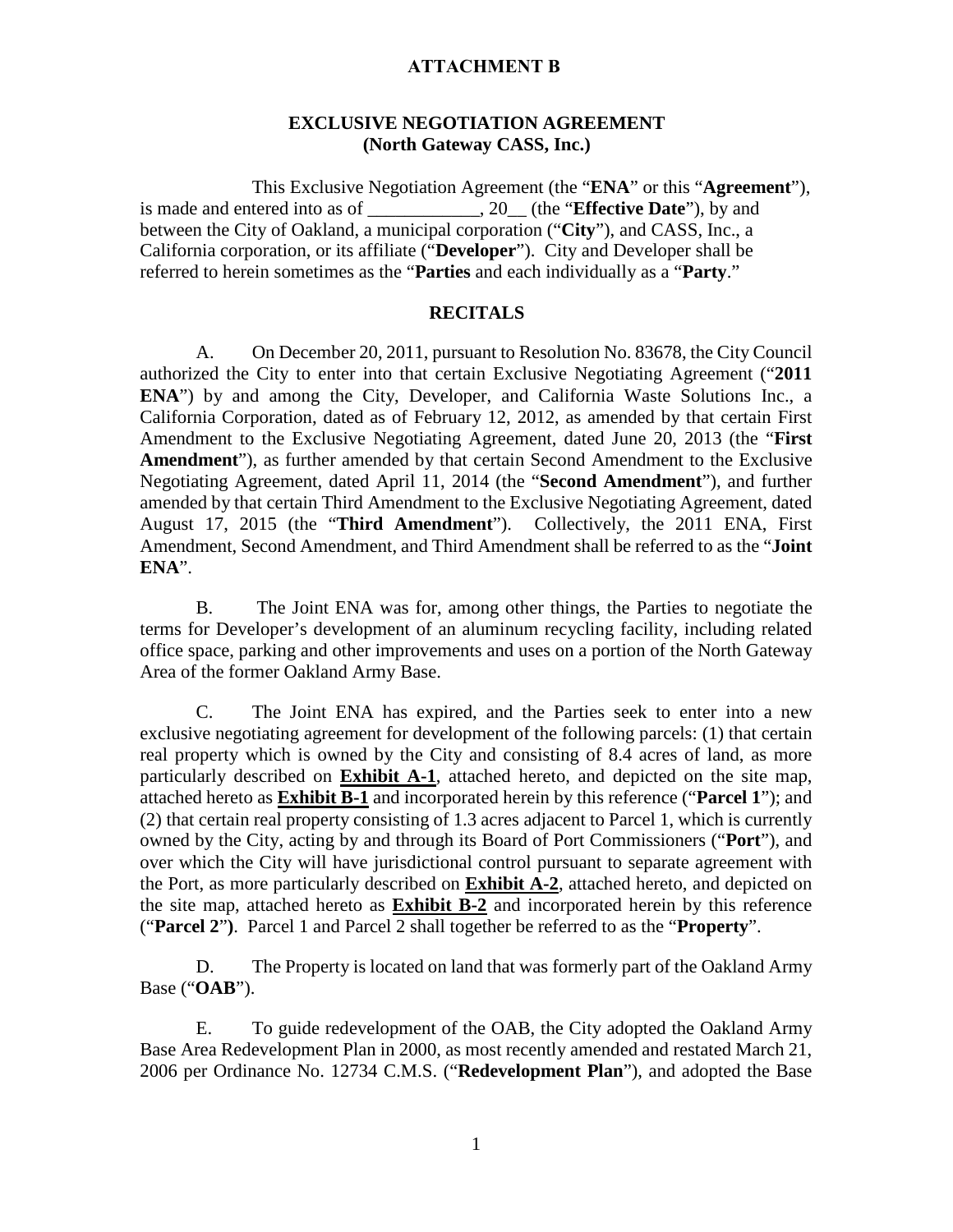Reuse Plan in 2002 ("**Reuse Plan**"), as amended by City Council Resolution No. 83930 C.M.S. on June 19, 2012.

F. As part of the adoption of the Redevelopment Plan and Reuse Plan, the City adopted the 2002 Oakland Army Base Redevelopment Plan Environmental Impact Report ("**EIR**") and the 2012 Oakland Army Base Project Initial Study/Addendum ("**EIR Addendum"**). The EIR and the EIR Addendum (collectively, the "**Existing CEQA Documents**").

G. Developer now desires to relocate its existing recycling uses and related ancillary uses, and develop new facilities to accommodate those existing uses along with office space, parking, and other ancillary uses on the Property consistent with the Existing CEQA Documents (the "**Project**").

H. In connection with the Project, Developer desires to negotiate with City, and City desires to negotiate with Developer, a disposition and development agreement (the "**DDA**") setting forth the terms and conditions of the conveyances of Parcel 1 and Parcel 2 (collectively, "**Conveyance**"), and the development of the Project.

I. In furtherance of the foregoing, City and Developer wish to enter into this ENA to allow the City and the Developer to enter into a period of environmental review, including to consider the Project with respect to the Existing CEQA Documents and exclusive good faith negotiations with respect to the DDA, with each Party understanding that this ENA does not constitute a binding commitment on the part of City to permit the development and/or Conveyance of the Project or Property, or of Developer to require the Conveyance of the Property or develop the Project.

J. This Agreement is entered into with the understanding that the final terms and conditions of the DDA negotiated during the Term (as defined in Section  $2(a)$ ) of this ENA will be subject to approval by the City Council.

NOW, THEREFORE, for and in consideration of the foregoing recitals, which are incorporated herein by reference, and the mutual promises contained herein, and for other good and valuable consideration, the receipt and adequacy of which are hereby acknowledged, the Parties hereby agree as follows:

### 1. **NEGOTIATIONS**.

a. Agreement to Negotiate. Subject to the terms and conditions of this ENA, the Parties, acknowledging that time is of the essence, agree to negotiate diligently and in good faith with each other to enter into a final conveyance agreement in the form of a DDA, including any necessary associated agreements leading to the conveyance of the Property and development of the Project (collectively, the DDA and such other agreements shall be referred to as the "**Transaction Documents**"); provided, however, the actual sale and Conveyance of the Property, shall not occur absent the satisfaction or waiver of such conditions and contingencies that may be contained in the Transaction Documents, including, without limitation, the receipt of governmental entitlements and permits for the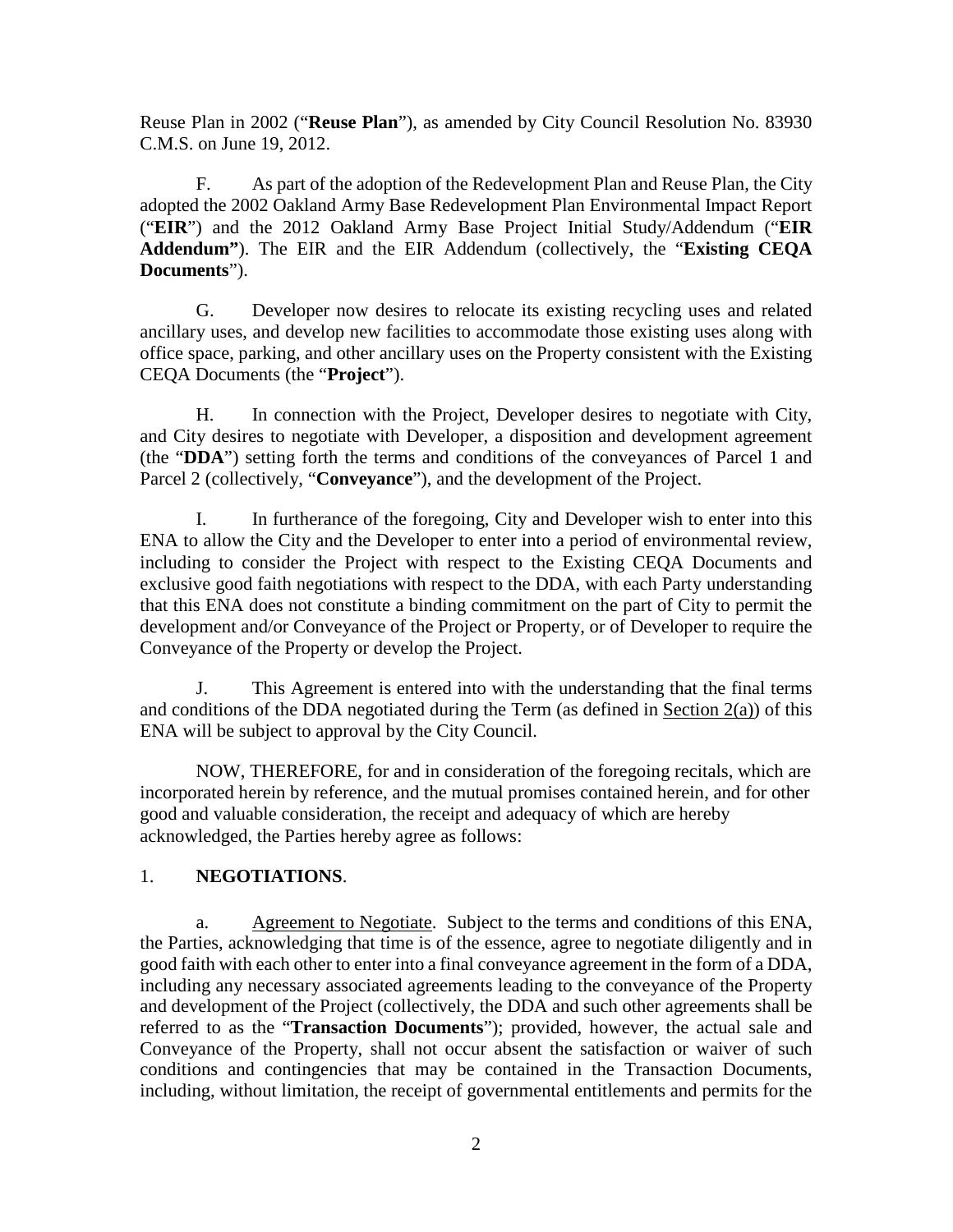Project. City grants Developer an exclusive right to negotiate the Transaction Documents (the "**Exclusive Right**") on the terms set forth herein and agrees not to solicit or consider, during the Term, any other proposals or negotiate with any other developers, with respect to the subject of the negotiations set forth herein without the prior written consent of Developer, to be granted or withheld by Developer in its reasonable discretion. The negotiations shall include discussions of community benefits that will be provided by the Project, including those topics identified in the attached **Exhibit F**, incorporated herein by reference. Such negotiations shall take into account input from the community outreach obtained through the outreach plan required in the Performance Benchmarks (as defined in Section 6) as approved by the City.

b. No City Commitment. Developer acknowledges and agrees that under this ENA, City is not committing itself or agreeing to enter into the Transaction Documents or undertake (i) any exchange or transfer of real property, (ii) any disposition or leasing of any real property interests to Developer, (iii) approval of any land use entitlements, or (iv) any other acts or activities relating to the subsequent independent exercise of discretion by City. This ENA does not constitute the disposition of property or exercise of control by City over property, and Developer acknowledges and agrees it is proceeding at its own risk and expense.

c. Environmental Review. Nothing in this ENA shall be construed to commit City to any definite course of action with respect to any Project subject to review under the California Environmental Quality Act, Pub. Res. Code section 21000 *et seq*. and 14 Cal. Code Regs. section 15000 *et seq*. (collectively, "**CEQA**"). Any project that results from the exchange, transfer, disposition of property, grant of land use entitlements, or other discretionary actions considered by the City under or after this ENA shall be subject to environmental review under CEQA at the "earliest feasible time" prior to "approval," consistent with CEQA Guidelines Sections 15004 and 15352. Furthermore, City will not decide whether to enter into the Transaction Documents for use of the Property before complying with CEQA. In order to comply with CEQA and give the public the opportunity to be aware of the environmental consequences of the Project, the City retains the absolute discretion to (i) approve or not approve the transaction and the Project as may be necessary to comply with CEQA; (ii) select other alternatives to avoid significant environmental impacts; (iii) balance the benefits of the Project against any significant environmental impacts prior to taking final action, if such significant impacts cannot otherwise be avoided; and/or (iv) determine not to proceed with approval of the Project. City, in its role as lead agency under CEQA, will determine the appropriate level of environmental review after Developer's filing of an application for zoning clearance/determination pursuant to section 17.01.070 of the Planning Code, and as otherwise provided in the Performance Benchmarks (the "**Zoning Clearance Application**").

### **2. TERM, TERMINATION AND EXTENSION**.

a. Term. The term of this ENA (the "**Term**") commenced on the Effective Date and will expire on the earlier to occur of (i) the mutual execution of the Transaction Documents approved by City Council, or (ii) on the date that is nine (9) full calendar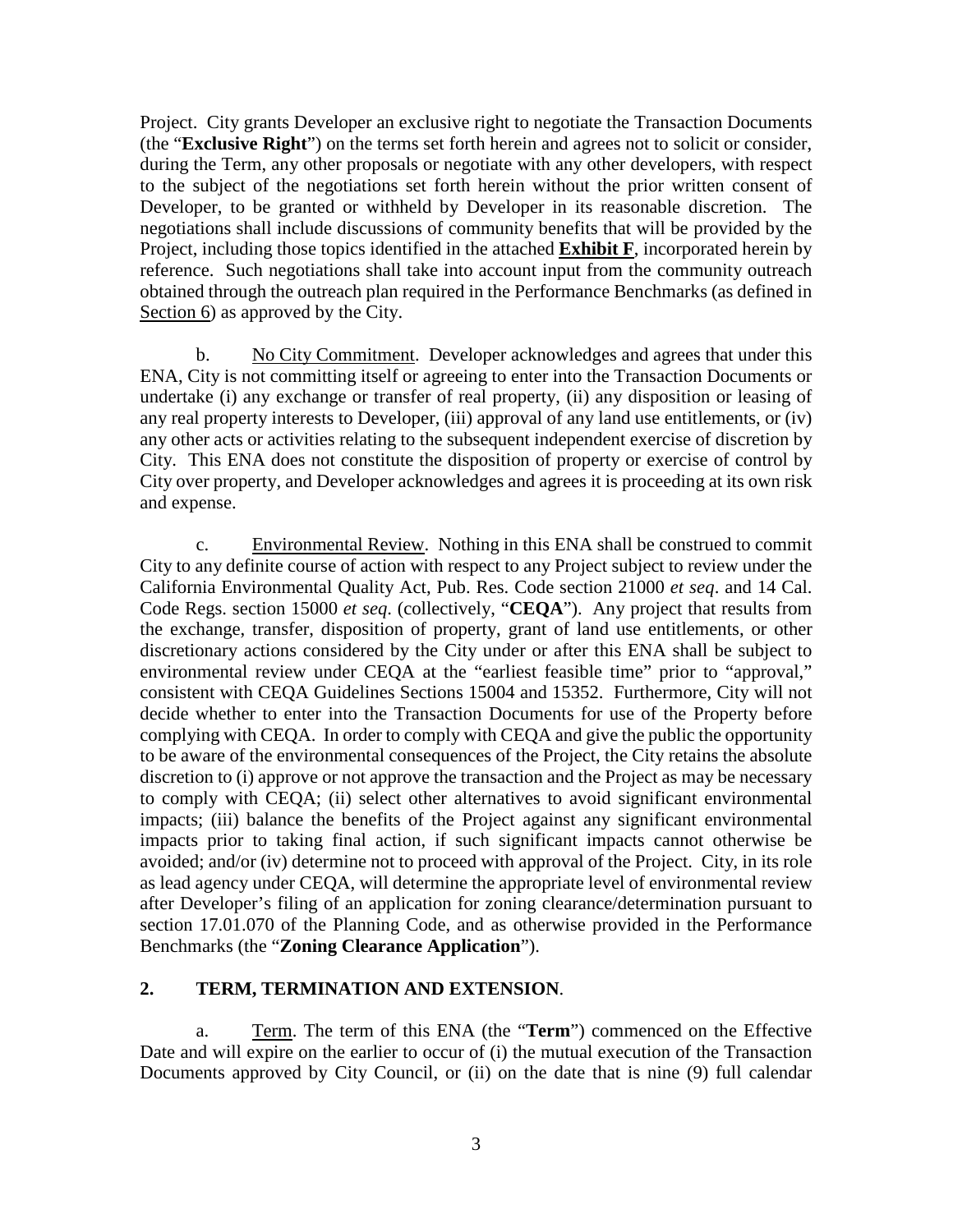months from the Effective Date, unless earlier terminated pursuant to Section 2(b), or extended pursuant to Section 2(c).

b. Early Termination. This ENA may terminate, prior to the expiration of the Term, upon the occurrence of any of the following events:

i. Upon notice from Developer that it desires to cease negotiations, which shall not be deemed a Developer Event of Default (as defined in Section 13(a)) and the Deposit (as defined in Section 4) shall be returned to Developer, and the provisions of this ENA that are intended to survive termination shall remain in effect;

ii. In the event of a Developer Event of Default pursuant to Section 13(a), City may terminate this ENA upon written notice to Developer pursuant to Section 14; or

iii. In the event of an impasse on material terms during the Term of this ENA, any Party may provide written notice to the other Party of the impasse (the "**Impasse Notice**"). After an Impasse Notice is given, the Parties agree to work diligently and in good faith to resolve the subject impasse. If the Parties are unable to resolve the subject impasse for any reason within sixty (60) days after the Impasse Notice is given, any Party may, in its sole discretion, terminate this ENA upon written notice to the other Party given before the subject impasse is resolved, which shall not be deemed a Developer Event of Default (as defined in Section 13(a)), the Deposit shall be returned to Developer, and no Party shall have any further rights or obligations to the other Party under this ENA; and the provisions of this ENA that are intended to survive termination shall remain in effect.

c. Extension. The City Administrator or his or her designee, in his or her sole and absolute discretion, may extend the Term for two (2) additional periods of up to three (3) calendar months each (each, an "**Extension Term**"), upon sending written notice to Developer. Each Extension Term shall become effective upon written acknowledgement of Developer; provided that if Developer fails to so acknowledge the Extension Term, such Extension Term shall commence three (3) business days from the date of the notice of the Extension Term from City to Developer.

**3. ENA EXPENSE PAYMENT**. City hereby acknowledges that Developer, as a part of the Joint ENA, paid Five Thousand Dollars (\$5,000) to City for purposes of reimbursing City for third party expenses incurred by City, in its proprietary capacity, in its sole discretion. Developer hereby agrees to also reallocate Fifty-five Thousand Dollars (\$55,000) from the Prior Deposit (as defined in Section 4 below) as a nonrefundable payment, which combined payments (\$60,000) are referred to herein as the "**ENA Expense**  Payment") for the City's entering into this ENA. The City shall have the right to retain the ENA Expense Payment under all circumstances hereunder and shall not be obligated to return the ENA Expense Payment to Developer under any circumstance.

**4. EARNEST MONEY DEPOSIT**. City hereby acknowledges that Developer, as part of the Joint ENA, made an earnest money deposit to the City in the amount of Five Hundred Fifty-Seven Thousand Dollars (\$557,000) (the "**Prior Deposit**"). After reallocating funds pursuant to Section 3, City shall continue to hold the remaining Five Hundred and Two Thousand Dollars (\$502,000) (the "**Deposit**") under this ENA in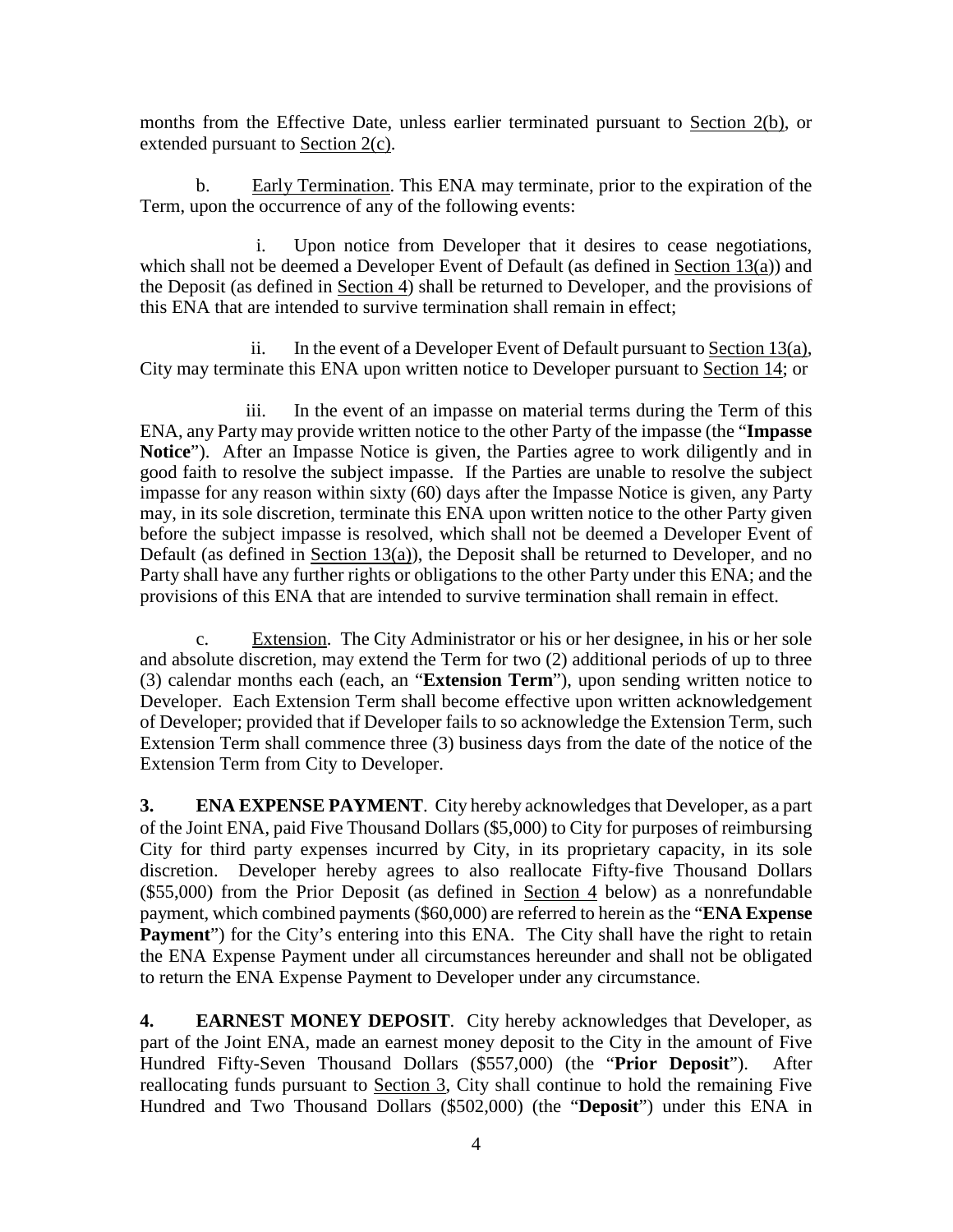exchange for the exclusive negotiating rights granted to the Developer under this ENA. The Deposit shall be applicable as a credit to reduce the price to be paid by Developer for the Conveyance of the Property should such occur. Subject to Sections 13(a) and 14(a) below, the Deposit shall be refundable to Developer.

**5. TERM SHEET**. By the date set forth in the Performance Benchmarks (defined in Section 6(a)), the Parties will use good faith efforts to negotiate a term sheet for an "As-Is" and "Where-Is" conveyance of the Property, representing the Parties' consensus on the scope, financial terms, and other terms and responsibilities related to the Project (the "**Term Sheet**"), which will be attached hereto as **Exhibit E** and incorporated herein by a writing signed by both parties. The Term Sheet shall serve as a non-binding guide in the negotiation of the Transaction Documents, although the Parties acknowledge that review of additional information and further discussion after the Term Sheet is agreed to may lead to refinement and revision of the Term Sheet and/or changes in the Project. Such changes in the Project may result in changes to the Term Sheet if the Parties agree that the changes are necessary to support Project feasibility. If the Parties fail to agree on a Term Sheet after negotiations pursuant to the above and this ENA is terminated, the Deposit shall be returned to Developer.

## **6. SCHEDULE OF PERFORMANCE**.

a. Satisfaction of Performance Benchmarks. During the Term of this ENA, the Parties shall, in good faith, work expeditiously on, and diligently pursue to completion, each of the performance benchmarks described on **Exhibit D** (the "**Performance Benchmarks**") in the manner and within the times set forth therein, in addition to any additional Performance Benchmarks mutually agreed upon in writing by the Parties. Developer and City shall reasonably consider during the Term of this ENA, any additional Performance Benchmarks proposed by the other Party that are feasible and do not materially increase the obligations, burdens or risks of a Party. Developer's compliance with the Performance Benchmarks shall not alter or reduce its obligations to comply with any other provision of this ENA. Any additional Performance Benchmarks agreed on by the Parties shall be documented in writing and shall thereafter be deemed part of and incorporated into the Performance Benchmarks. Any failure of Developer to meet the Performance Benchmarks for reasons beyond its control as reasonably determined by City shall not be a Developer Event of Default (as defined below).

b. Waiver or Extension of Performance Benchmarks. At the discretion of the City Administrator or his/her designee, City may extend the date for the performance of any item set forth in the Performance Benchmarks required to be completed by Developer, from time to time, without the necessity for further City Council action, so long as the cumulative extensions of a particular Performance Benchmark do not exceed a total aggregate of three (3) months from the originally established date. Any such extension shall not release any of Developer's respective obligations nor constitute a waiver of City's rights with respect to any other term, covenant or condition of this ENA. Notwithstanding the foregoing, the City Administrator or his/her designee shall have the discretion to waive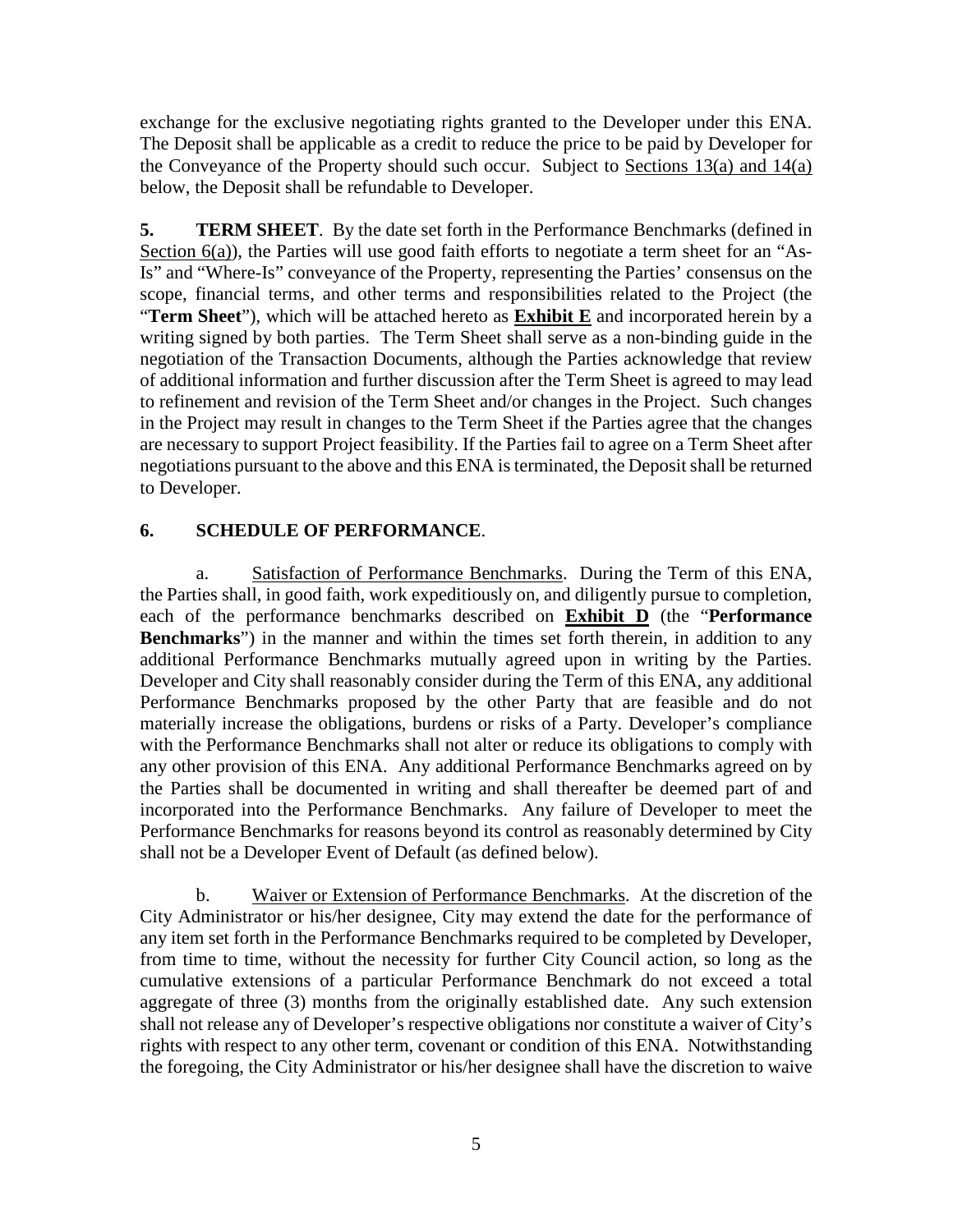or extend the date for the performance of any item set forth in the Performance Benchmarks required to be completed by City, without the necessity for further City Council action.

## **7. RIGHT OF ENTRY**.

a. Grant of Entry. Developer and Developer's officers, directors, members, agents, employees, affiliates, contractors, and representatives (collectively, "**Developer**  Parties") may enter upon the Property at any time during the Term to conduct investigations, tests, topographical surveys, appraisals, and studies, including geotechnical studies, soils tests, and environmental site assessments, subject to the following terms:

i. Developer shall give at least three (3) business day's advanced written notice to City prior to entering the Property and shall take steps to minimize any disruption to the operations of any existing lessees or occupants of the Property. In response to Developer's written notice, City will advise Developer of any concerns regarding the entry promptly thereafter.

ii. Developer shall not conduct any invasive testing on Parcel 1 without the advance written consent by City of Developer's proposed sampling plan, which consent shall not be unreasonably withheld or delayed. If any changes are required by the City or any governmental agency having jurisdiction over Parcel 1 with respect to such testing, then Developer shall obtain such approval from City before proceeding with such testing. Developer shall not have the right to conduct any invasive testing at Parcel 2 without the written consent of the Port. If Developer seeks such right, City agrees to reasonably cooperate with Developer in obtaining such permission from Port. The terms of any entry onto Parcel 2 shall be governed by any temporary license agreement (the "**Port License**") entered into by and between Developer and the Port, and not this ENA; provided, however, in the event of conflict between this ENA and the Port License, this ENA shall control;

iii. Developer and the Developer Parties shall not alter the Property, except as reasonably necessary to conduct testing and other activities thereon, as authorized by this ENA and the Port License. Developer agrees upon completion of any testing or other activity under this ENA to remove all debris, litter, equipment, and other materials placed on the Property by Developer and any Developer Parties, and to restore the Property to substantially its original condition; and

iv. Notwithstanding any other provision of this ENA, this right of entry shall not relieve Developer from the obligation to obtain all applicable governmental approvals or permits necessary to perform such tests or conduct other activities on the Property.

b. Indemnification/Insurance. Without limitation, the indemnification provisions of Section 10 shall apply with respect any entry by Developer or any of the Developer Parties. Prior to any entry by Developer or any of the Developer Parties onto the Property, Developer shall provide to City satisfactory evidence of compliance with the insurance requirements required in Section 11 below.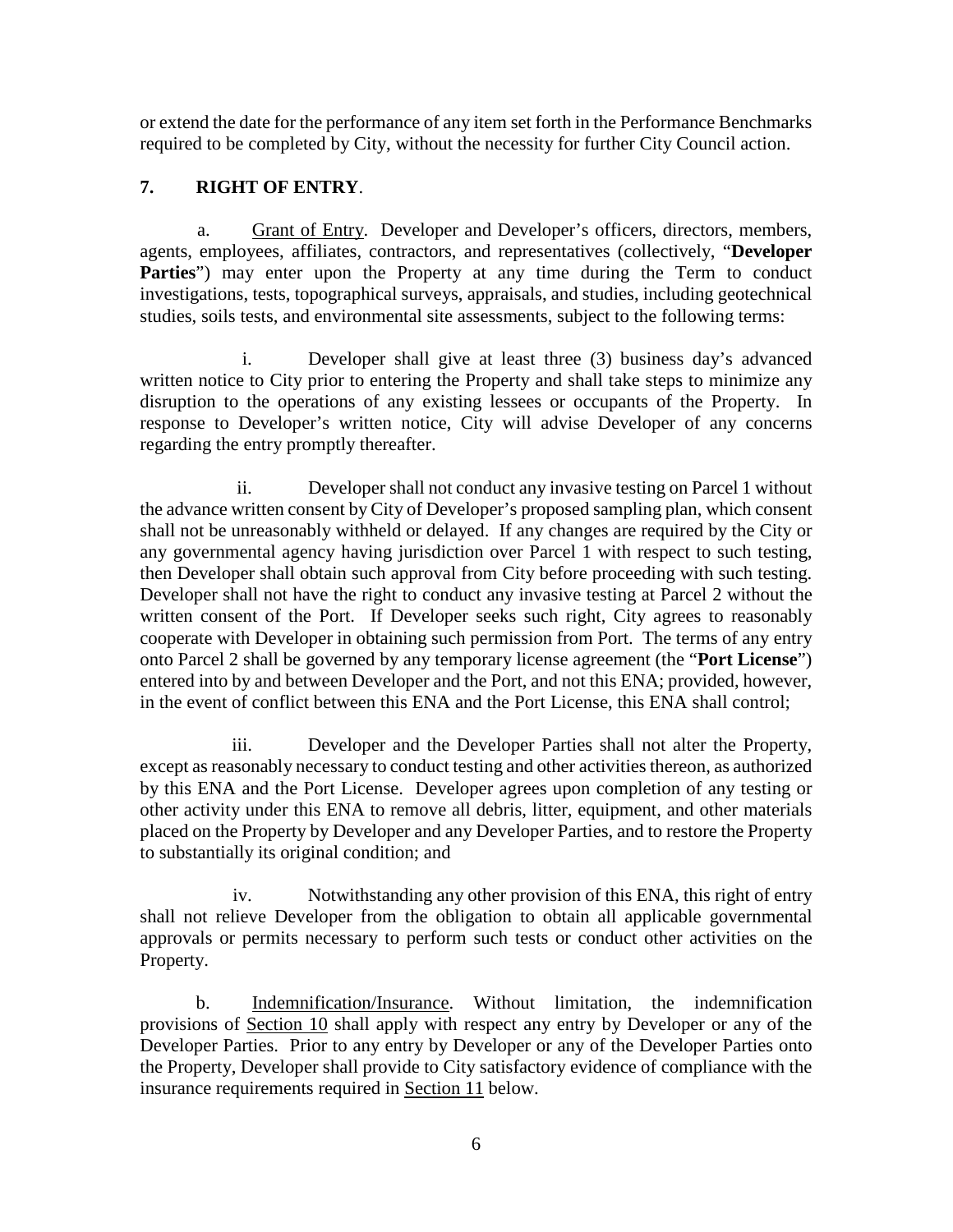### c. Hazardous Substances.

i. In connection with any entry on the Property, Developer and the Developer Parties are prohibited from causing any Hazardous Substance (as defined in Section  $7(c)(ii)$  to be placed on or under the Property.

ii. For purposes of this Section 7, the term "**Hazardous Substance**" shall have the meaning set forth in the Comprehensive Environmental Response, Compensation and Liability Act of 1980, as amended as of the date of this ENA, 42 U.S.C. §9601(14), and in addition shall include, without limitation, petroleum (including crude oil or any fraction thereof) and petroleum products, asbestos, asbestos-containing materials, polychlorinated biphenyls ("**PCB**s"), PCB-containing materials, all hazardous substances identified in the California Health & Safety Code §§25316 and 25281(d), all chemicals listed pursuant to the California Health & Safety Code §25249.8, and any substance deemed a hazardous substance, hazardous material, hazardous waste, or contaminant under Environmental Law.

iii. The term "**Environmental Law**" shall include all federal, state and local laws, regulations, and ordinances governing hazardous waste, wastewater discharges, drinking water, air emissions, Hazardous Substance releases or reporting requirements, Hazardous Substance use or storage, and employee or community right-to-know requirements related to the work being performed under this ENA.

iv. City and Developer agree that Developer shall be responsible for lawfully disposing of any test samples (i.e., any soil cuttings, ground water samples and other waste materials associated with Developer's investigations of Parcel 1 pursuant to this ENA) in accordance with applicable Environmental Law, but that City shall sign any waste manifest as the owner of Parcel 1 and that the City's EPA ID number shall be used for said disposal to the extent required by Environmental Law.

d. City Rights/License Agreements. Notwithstanding the rights of Developer described in this ENA, including, without limitation, the right of Developer to access the Property during the Term, as described in this Section 7, City shall have the right throughout the Term to grant to other parties licenses, leases, or other occupant agreements to use all or a portion of the Property, subject to the following: No such license, lease or other occupancy agreement shall (i) permit the tenant, licensee or other occupant thereunder any right to materially and negatively interfere with Developer's activities permitted under this ENA; (ii) be terminated on greater than thirty (30) days or less notice; (iii) permit or create any conditions that are reasonably likely to exacerbate any Hazardous Substances existing on, under or about the Property; and/or (iv) permit or allow any tenant, licensee, or other occupant to store or use any Hazardous Substances on, under or about any portion of the Property (excluding only gasoline or diesel customarily carried within any heavy equipment or vehicle fuel tanks). Subject to the above, such uses within the license area may include, but are not limited to, parking office trailers; homeless shelters; placing debris boxes; parking heavy equipment or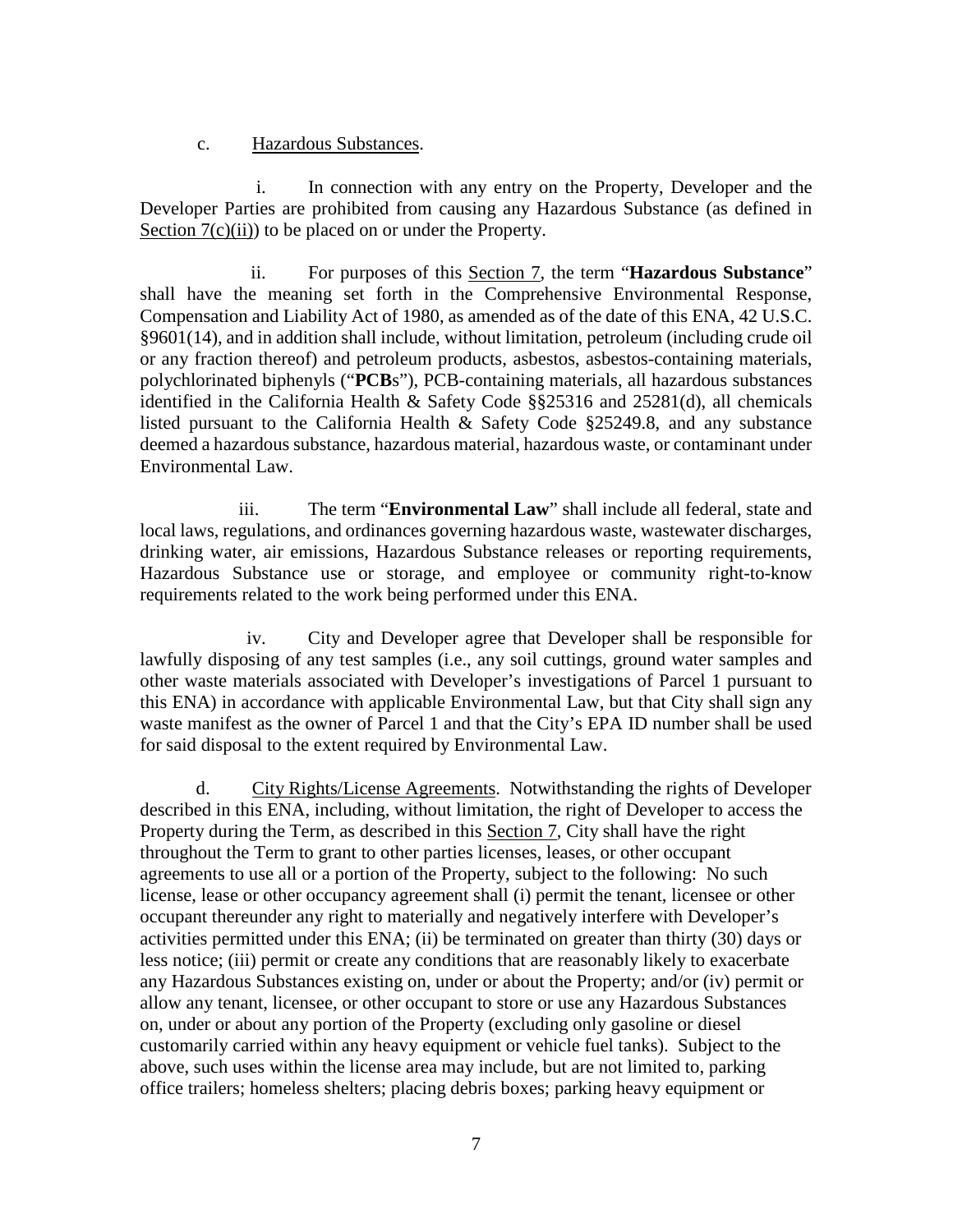trucks; storing containers or other materials; construction laydown, and parking for licensee's employees, contractors and agents.

## **8. NEGOTIATION OF TRANSACTION DOCUMENT**.

a. Negotiation of Transaction Documents. Subject to the terms and conditions of this ENA, the Parties shall diligently confer, negotiate in good faith, and seek to complete the Transaction Documents in a form that is approved by legal counsel for each Party, incorporating specific terms, including, without limitation, the responsibilities of each Party, the economic parameters, development standards and requirements, and a performance schedule. Developer agrees and acknowledges that the obligation to "negotiate in good faith" is limited to the actions of City staff and that the foregoing obligation does not apply to, or bind, any other department or body of the city nor the City Council. The Transaction Documents are subject to City Council approval in compliance with applicable law. The Transaction Documents shall provide for mutually agreed-upon closing conditions, including, without limitation, title insurance, closing date, closing costs, receipt of final approval of all regulatory approvals, and permits required for the Project upon terms and conditions reasonably acceptable to the Parties, and the ability of Developer to obtain financing on commercially reasonable terms and conditions. Failure of such negotiations, or failure to obtain City approval of any Transaction Document, shall not be deemed a Developer Event of Default and the Deposit shall be returned to Developer.

b. Basis for Negotiations. Developer will submit a description of the proposed Project, including any proposed phasing, to City in accordance with date specified in the Performance Benchmarks (the "**Project Description**"). The Project Description shall serve as the basis for negotiations under this ENA. By entering into this ENA, Developer represents and warrants that it shall work in good faith to advance the Project as shall be reflected in the Project Description and that any redesign of the Project may be a basis for the City not to enter into the Transaction Documents.

**9. DEVELOPER'S OBLIGATIONS**. During the Term of this ENA, Developer shall be responsible for meeting or causing to be met, all obligations related to the Project. Accordingly, Developer agrees that during the Term of this ENA:

a. Developer shall diligently, and in good faith and its sole cost, pursue obtaining all regulatory approvals for the Project, including satisfaction of CEQA;

b. As between Developer and City, Developer shall be solely responsible for all of its own costs and expenses, including, but not limited to, fees it incurs for its attorneys, architects, engineers, consultants, and other professionals, related to or arising from this ENA, or the negotiation and execution of any of the Transaction Documents. Developer shall not have any claim against City for reimbursement for any such costs and expenses irrespective of whether any of the Transaction Documents are approved by City Council, or whether regulatory approvals are secured;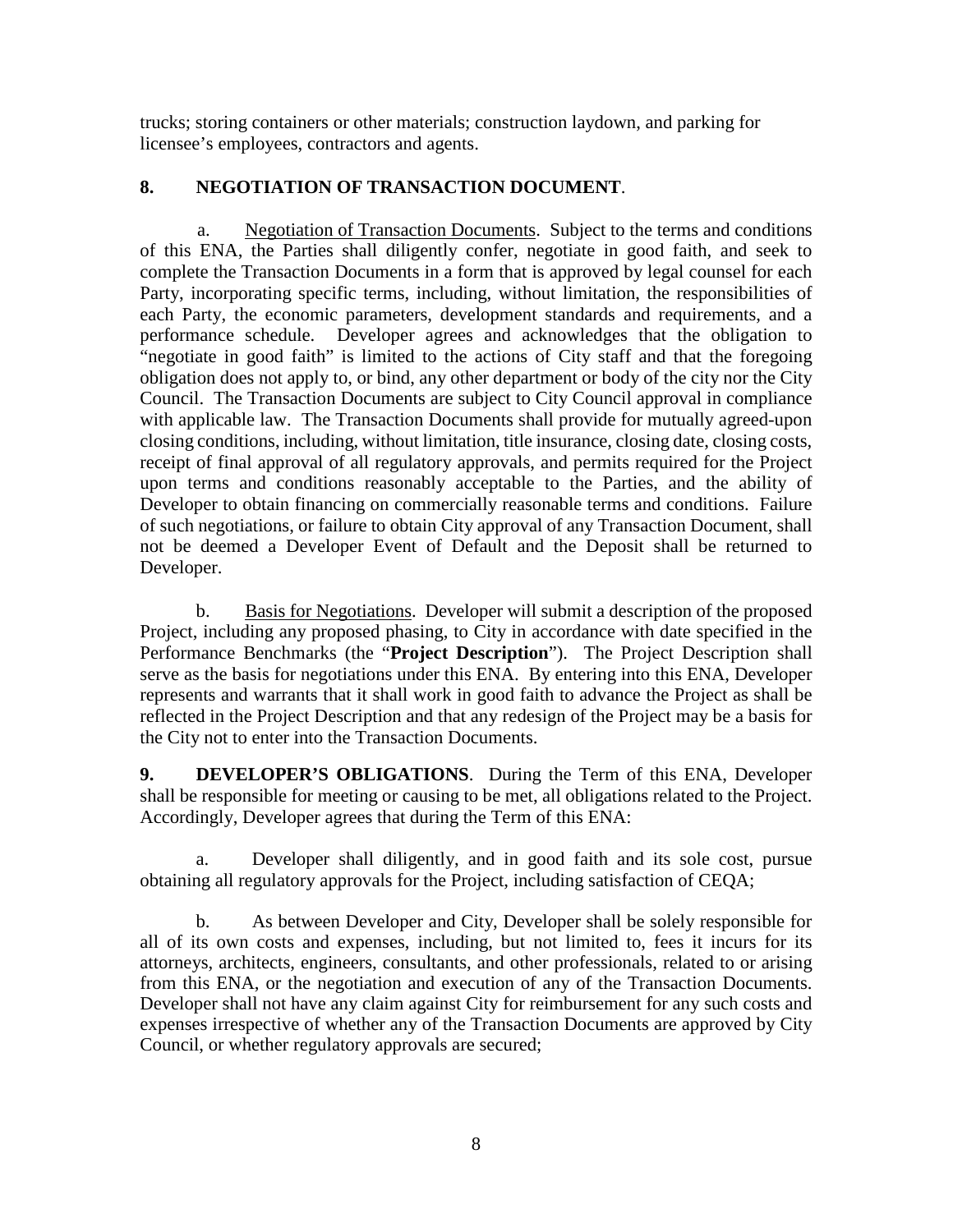c. Developer shall bear all costs associated with or complying with all permit and processing fees related to the Project as well as the conditions of any necessary regulatory approval granted to Developer;

d. To the extent applicable, Developer shall pay and discharge any fines or penalties imposed as a result of its failure to comply with the terms and conditions of any regulatory approval granted to Developer, and City shall have no liability, monetary or otherwise, for such fines and penalties;

e. Developer, in accordance with the ENA, shall undertake and complete its "due diligence" review or investigations of the Property and, if requested by City, provide to City (at no cost to City) copies of all non-privileged, non-proprietary reports regarding the Property without warranty of any kind as to the completeness or accuracy of any information contained therein, as set forth in the Performance Benchmarks.

f. Developer shall prepare financial projections, provide evidence of Developer's financial ability to construct the Project, and shall prepare and provide to City (at no cost to City) complete concept plans and schematic design plans for the Project, including, but not limited to, floor plans, elevations and renderings, as set forth in the Performance Benchmarks;

g. Developer shall submit in a timely manner to any regulatory body having approval over the Project, all specifications, descriptive information, studies, reports, disclosures and any other information required to satisfy the application filing requirements of those agencies;

h. Developer shall diligently pursue completion of all Performance Benchmarks and additional Performance Benchmarks, if any, in a timely fashion;

i. Developer shall not pay, or agree to pay, any fee or commission, or any other thing of value that is contingent on the entering of this ENA, any other Transaction Document, or any other agreement with City related to the Project, to any City employee or official or to any contracting consultant hired by City for purposes of the Project. By entering into this ENA, Developer certifies to City that it has not paid, nor agreed to pay, any fee or commission, or any other thing of value contingent on the entering of this ENA, any other Transaction Document, or any other agreement with City related to the Project, to any City employee or official or to any contracting consultant hired by City for purposes of the Project;

j. During the Term of this ENA, with respect to its obligations hereunder, Developer shall comply with, in all respects, the requirements of all applicable laws, including City ordinances, resolutions, regulations, plans, development controls, or other regulatory approvals (e.g., planning, design, construction, management and occupancy). Notwithstanding the above, Developer shall file its Zoning Clearance Application in accordance with the Performance Benchmarks; and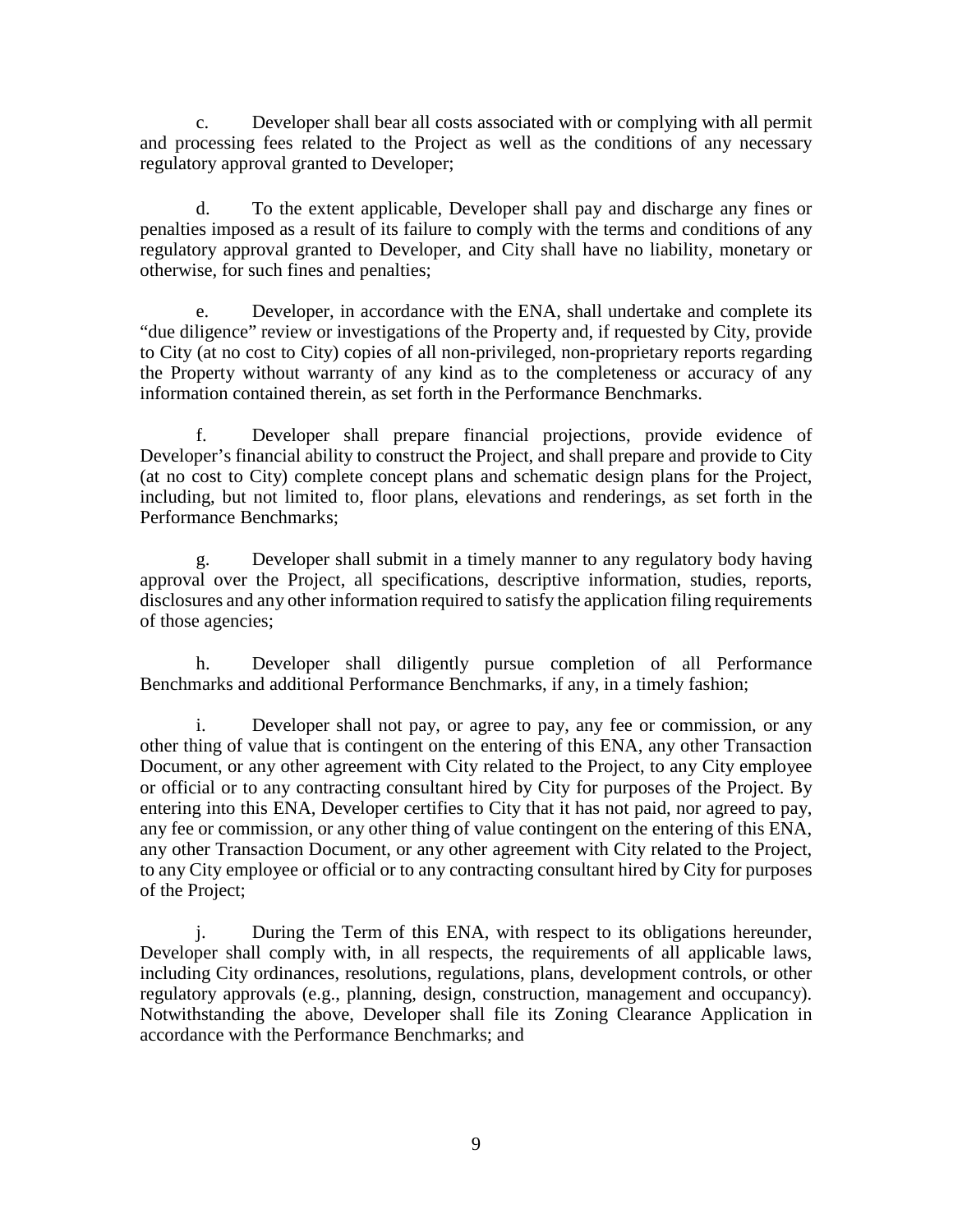k. Developer shall commit sufficient financial and personnel resources required to undertake and to fulfill its obligations under this ENA, as reasonably determined by Developer.

### **10. INDEMNITY**.

a. Developer shall indemnify, defend (with counsel acceptable to City), and hold harmless City and its Council members, commissioners, officers, agents, contractors, and employees ((collectively, the "**Indemnitee Parties**" or individually, an "**Indemnified**  Party") from and against any and all liens and any and all losses, costs, claims, damages, liabilities, expert witness and consulting fees, and costs of litigation, demands, actions, suits, judicial or administrative proceedings, penalties, deficiencies, fines, orders, judgments, damages, liabilities, and causes of action, expenses (including Attorneys' Fees and Costs), including, without limitation, with respect to any challenge or any filing of any kind related to any regulatory approvals, bodily injury, death or property damage occurring in or about the Premises, any act, omission or sole negligence of Developer or its employees or agents ("**Claim**" or "**Claims**) arising out of, or relating to the terms of this ENA and/or Developer's entry onto the Property pursuant to Section 7; provided, however, that the foregoing indemnity shall not apply to any Claims due to the gross negligence or willful misconduct of any Indemnified Party seeking to be indemnified, or its respective agents, employees, or contractors (collectively "**Indemnity Exclusions**").

b. Notwithstanding the foregoing in this Section 10, Developer shall be under no obligation whatsoever with respect to any pre-existing Hazardous Substances or other pre-existing defects, including, but not limited to, contaminated soil and/or other materials, extracted, existing, or otherwise discovered by Developer in the performance of its inspection of the Property ("**Pre-Existing Condition(s)**"), and Developer shall not be obligated to indemnify, defend or hold the Indemnitee Parties harmless due to the discovery or existence of any Pre-Existing Condition unless and only to the extent that Developer or Developer Parties exacerbates any Pre-Existing Condition. Developer's obligations under this Section shall survive the termination of this ENA.

### **11. INSURANCE**.

a. Requirement to Maintain Insurance. Without in any way limiting Developer's indemnification obligations under this ENA, and subject to approval by City of the insurers, policy forms and all other coverage specifics, Developer shall obtain and maintain, or cause to be obtained and maintained at no cost to City, during the Term, the insurance set forth on City's Schedule Q, attached hereto as **Exhibit C** and incorporated herein as related to Parcel 1. Notwithstanding anything to the contrary herein stated, Developer shall be subject to the insurance requirements applicable to Parcel 2 as set forth in the Port License between Developer and the Port. No failure by the City to approve of any insurance submitted by Developer, which otherwise complies with the requirements of this Section 11, shall result in or constitute a default by Developer under this ENA.

b. Deductibles and Self-Insured Retentions. Any deductibles or self-insured retentions over \$550,000 must be disclosed to City in writing and approved in advance, in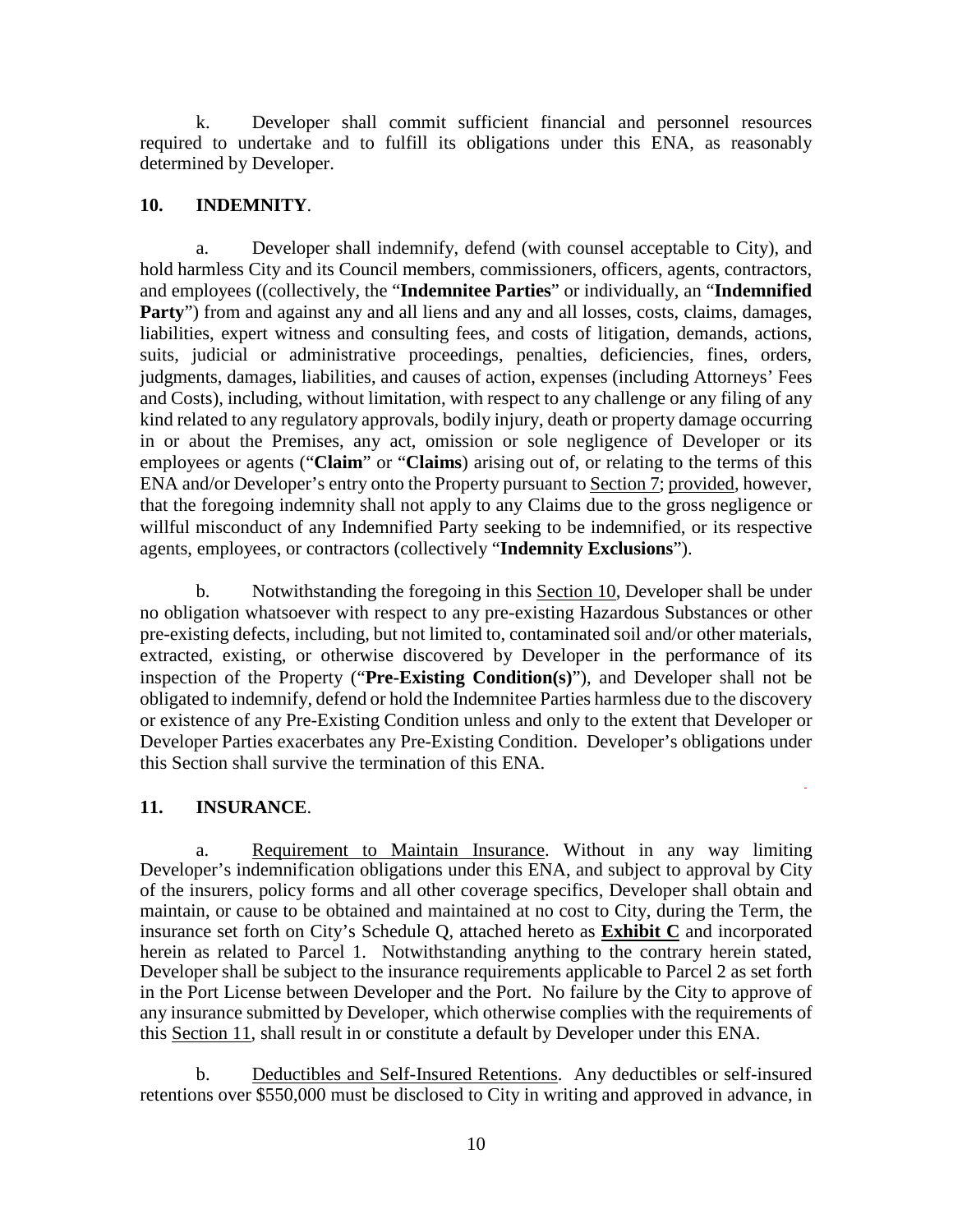writing by City. In the event such deductibles or self-insured retentions are in excess of \$50,000, City shall have the right to elect that: (i) the insurer reduce such deductibles or self-insured retentions as such impacts City and its commissioners, Council members, officers, contractors, agents and employees to \$50,000 or less, or (ii) Developer procure a financial guarantee satisfactory to City assuring payment of any claims, losses, investigations, claim administration and defense costs and expenses.

c. Verification of Coverage. Developer must furnish City with, and City must approve in writing, certificates of insurance and additional endorsements effecting coverage required by this Section prior to any commencement of work at or access to the Property by Developer. The certificates and endorsements for each insurance policy shall be signed by a person authorized by each insurer to bind coverage on its behalf. City reserves the right to request complete, certified copies of all required insurance policies, including endorsements affecting the coverage required by these specifications at any time, which copies shall be delivered by Developer to City within five (5) business days (or, if applicable, by such other date as specified in **Exhibit C**) of the date of such request.

**12. NON-ASSIGNMENT**. The Parties acknowledge and agree that City is entering into this ENA and granting the Exclusive Right to Developer on the basis of the particular experience, financial capacity, skills and capabilities of Developer. This ENA is personal to Developer and is non-assignable without the prior written consent of City, which may be withheld in City's sole and absolute discretion. Notwithstanding the foregoing, Developer may, with prior notice to City but without requiring the City's consent, assign its interest in this ENA to a Developer Affiliate. As used herein, a "**Developer Affiliate**" means an entity that controls, is controlled by, or is under common control with Developer, or which is controlled by Edward B. Kangeter IV.

## **13. DEFAULT**.

a. Developers' Event of Default. The occurrence of any of the following (each, a "**Developer Event of Default**") shall constitute a default by Developer after City gives notice of the default specifying in reasonable detail the basis for the determination of the default and after the expiration of the applicable cure period, if any:

i. Failure to pay any sums due under this ENA within ten (10) days after written notice has been given by City.

ii. Failure to perform or abide by any provision of this ENA within thirty (30) days after written notice has been given by the City, including the Performance Benchmarks (other than any failures to meet the Performance Benchmarks that are outside the control of Developer, as reasonably determined by City), as such are waived or extended in accordance with Section 6.

iii. Either (1) the filing by Developer of a petition to have itself adjudicated insolvent and unable to pay its debts as they mature or a petition for reorganization or arrangement under any bankruptcy or insolvency law, or a general assignment by Developer for the benefit of creditors; or (2) the filing by or against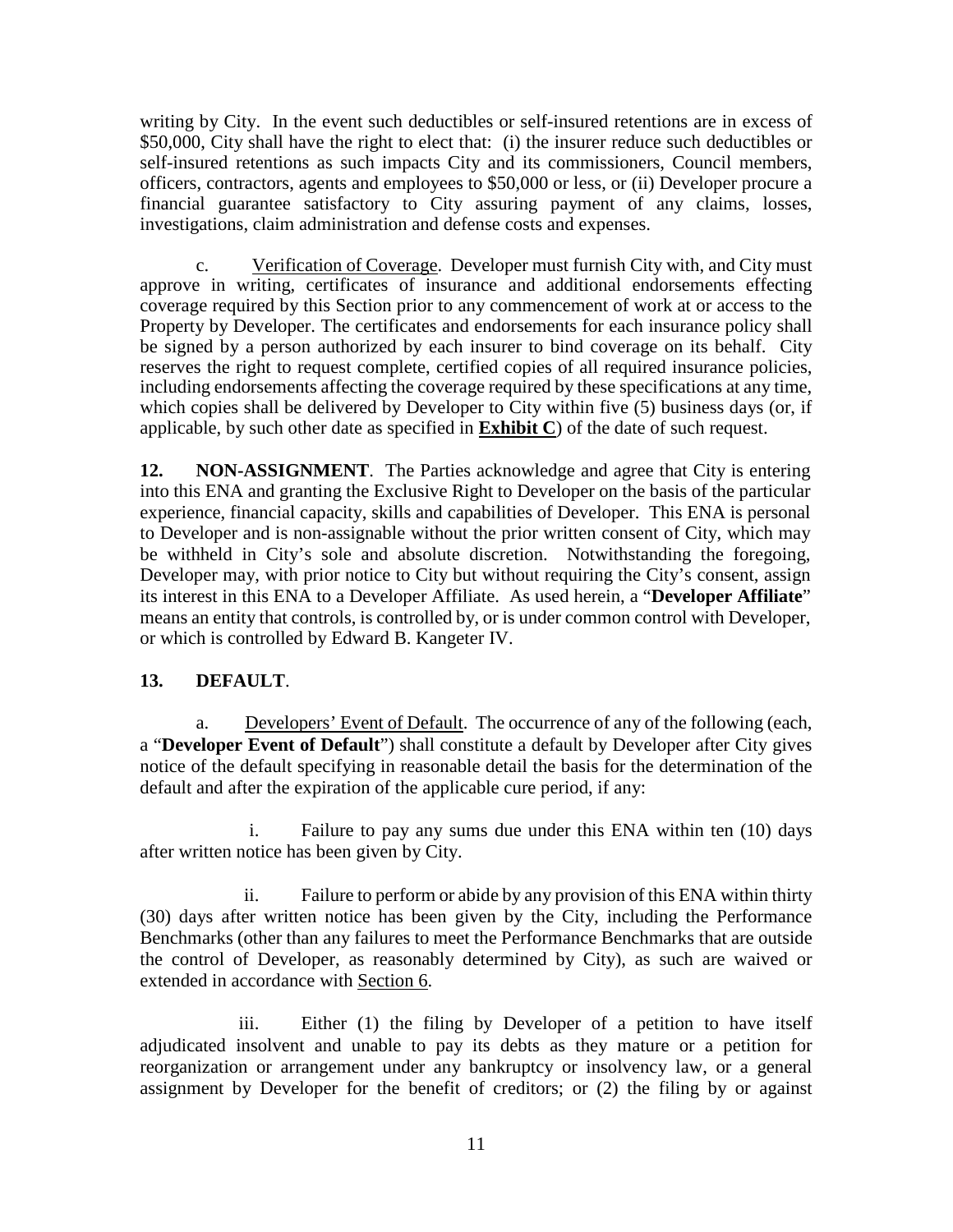Developer of any action seeking reorganization, arrangement, liquidation, or other relief under any law relating to bankruptcy, insolvency, or reorganization or seeking appointment of a trustee, receiver, or liquidator of itself or any substantial part of the its assets.

iv. Any material breach of any representation and warranty contained in Section 16(a), or any other provision of this ENA, unless Developer notifies City within ten (10) business days after it becomes aware of the material breach and commences to cure same within thirty (30) days from the date on which it was obligated to notify City (or if such material breach cannot reasonably be cured within such thirty (30) days, Developer shall not be in default of this ENA if it commences to cure such material breach within the thirty (30) day period and diligently and in good faith continues to seek to cure such material breach until such material breach is cured.).

v. The debarment or prohibition of Developer from doing business with any federal, state or local governmental agency, or any debarment or prohibition of any affiliate of Developer from doing business with any federal, state or local governmental agency to the extent such debarment or prohibition could affect the development of the Project as contemplated hereby.

vi. Failure to procure or maintain any of the insurance coverage required hereunder so that there is a lapse in required coverage, which is not cured within fifteen (15) business days after written notice has been given by City.

If a Developer Event of Default cannot reasonably be cured within the applicable time period set forth in this Section  $13(a)$ , Developer shall not be in default of this ENA if it commences to cure the Developer Event of Default within the applicable time period and diligently and in good faith continues to seek to cure the Developer Event of Default until such Developer Event of Default is cured.

b. City's Event of Default.

i. Failure to perform or abide by any material provision of this ENA, if such failure is not cured within thirty (30) days after written notice (which shall specify in reasonable detail the basis for the determination of the default) has been given to City, shall constitute an event of default by City ("**City Event of Default**"); provided, however, that if the City Event of Default cannot reasonably be cured within thirty (30) days, City shall not be in default of this ENA if City commences to cure the City Event of Default within the thirty (30) day period and diligently and in good faith continues to seek to cure the City Event of Default until such City Event of Default is cured.

ii. Any material breach of any City representation and warranty contained in Section  $16(c)$ , or any other provision of this ENA, unless City notifies Developer within ten (10) business days after it becomes aware of the material breach and commences to cure such material breach within thirty (30) days from the date on which City was obligated to notify Developer (or if such material breach cannot reasonably be cured within such thirty (30) days, City shall not be in default of this ENA if City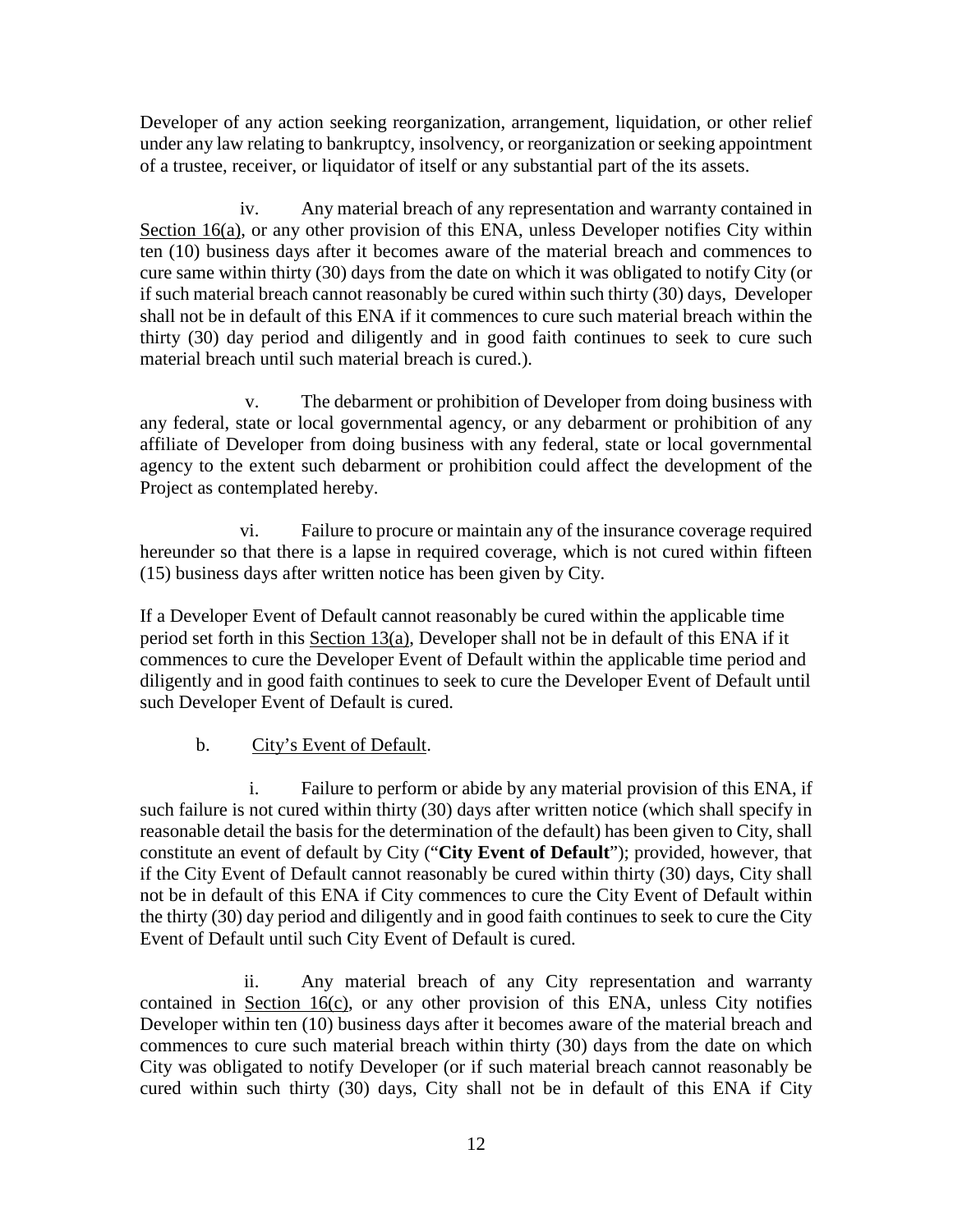commences to cure such material breach within the thirty (30) day period and diligently and in good faith continues to seek to cure such material breach until such material breach is cured .

## **14. REMEDIES**.

a. City's Remedies. If a Developer Event of Default remains uncured after the expiration of any applicable notice and cure period specified above, or is reasonably determined by the City to be an uncurable default, City shall have the option, as its sole and exclusive remedy at law or in equity, to (i) terminate this ENA upon written notice to Developer, sent in accordance with Section 22, and retain any payments, including, without limitation the Deposit, previously paid to City as liquidated damages in accordance with Section 15 and (ii) seek to enforce Developer's indemnity obligations. City hereby waives any and all rights it may now or hereafter have to pursue any other remedy or recover any other damages on account of any breach or default by Developer, including, without limitation, loss of bargain, special, punitive, compensatory or consequential damages.

b. Developer's Remedies. If a City Event of Default remains uncured or is deemed to be an incurable default, Developer shall have the right, as its sole and exclusive remedy at law or in equity, to terminate this ENA by delivery of written notice of termination to City, whereupon the Deposit shall be returned by City to Developer, and all Parties shall each be released from all liability under this ENA (except for those provisions which recite that they survive termination). The foregoing are the exclusive rights and remedies available to Developer at law or in equity in the event of City's default under or breach of this ENA. Developer hereby waives any and all rights it may now or hereafter have to pursue any other remedy or recover any other damages on account of any such breach or default by City, including, without limitation, loss of bargain, loss of profits, special, punitive, compensatory or consequential damages.

c. Developer's Risk. Subject to the foregoing provisions of this Section 14, Developer acknowledges and agrees that it is proceeding at its own risk and expense until such time as the Transaction Documents are approved by City Council and without any assurance that the Transaction Documents will be approved.

**15. DAMAGES**. The Parties have agreed that City's actual damages in the event of a failure to approve, execute and deliver the Transaction Documents due to a default by Developer would be extremely difficult or impracticable to determine. After negotiation, the Parties have agreed that, considering all the circumstances existing on the date of this ENA, the amount of the ENA Expense Payment (including any increases), Deposit and other payments previously paid by Developer, as herein provided, is a reasonable estimate of the damages that City would incur in such event.

## **IF THE PARTIES DO NOT REACH AGREEMENT ON THE TRANSACTION DOCUMENTS OR THE TRANSACTION DOCUMENTS ARE NOT APPROVED, EXECUTED AND DELIVERED AS CONTEMPLATED HEREBY DUE TO ANY**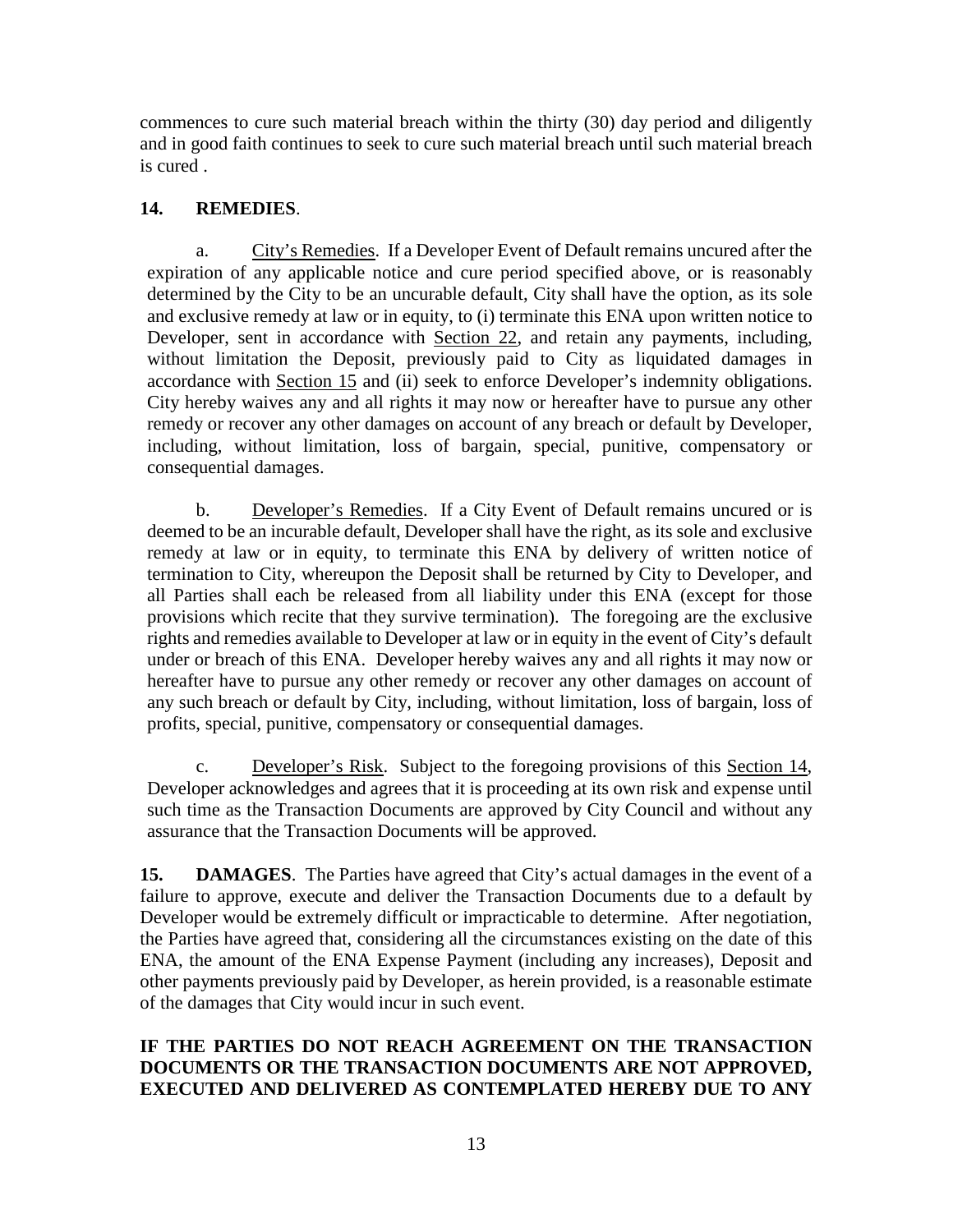**DEVELOPER DEFAULT UNDER THIS ENA, THEN CITY SHALL BE ENTITLED TO RETAIN THE DEPOSIT AND OTHER PAYMENTS PREVIOUSLY PAID BY DEVELOPER TO CITY AS LIQUIDATED DAMAGES. NOTHING IN THIS ENA WILL, HOWEVER, BE DEEMED TO LIMIT DEVELOPER'S LIABILITY TO CITY FOR DAMAGES OR INJUNCTIVE RELIEF FOR BREACH OF DEVELOPER'S INDEMNITY OBLIGATIONS UNDER SECTION 10 OR FOR ANY FRAUD AND/OR MISREPRESENTATION IN THE MAKING OF THIS ENA. BY PLACING THEIR RESPECTIVE INITIALS BELOW, EACH PARTY SPECIFICALLY CONFIRMS THE ACCURACY OF THE STATEMENTS MADE ABOVE AND THE FACT THAT EACH PARTY WAS REPRESENTED BY COUNSEL WHO EXPLAINED, AT THE TIME THIS ENA WAS MADE, THE CONSEQUENCES OF THIS LIQUIDATED DAMAGES PROVISION. THIS PROVISION SURVIVES TERMINATION OF THIS ENA.**

INITIALS: City \_\_\_\_\_\_ Developer \_\_\_\_\_\_

### **16. REPRESENTATIONS AND WARRANTIES**.

a. Developer's Representations and Warranties. Developer represents, warrants and covenants, as of the Effective Date as follows:

i. Valid Existence; Good Standing; Joint Venture Relationships. Developer and any of its entities and affiliates involved in the Project, if applicable, are duly organized and validly existing entities under the laws of the states of their incorporation. Developer has all requisite power and authority to own its property and conduct its business as presently conducted. Developer has made all legally required filings and is in good standing in the jurisdiction of the State of California.

ii. Authority. Developer has all requisite power and authority to execute and deliver this ENA and to carry out and perform all of the terms and covenants of this ENA.

iii. No Limitation on Ability to Perform. Neither Developer's articles of incorporation and bylaws nor any other agreement, document or law in any way prohibits, limits or otherwise affects the right or power of Developer to enter into and perform all of the terms and covenants of this ENA. Developer is not a party to or bound by any contract, agreement, indenture, trust agreement, note, obligation or other instrument, which could prohibit, limit or otherwise affect the same. No consent, authorization or approval of, or other action by, and no notice to or filing with, any governmental authority, regulatory body or any other person or entity is required for the due execution, delivery and performance by Developer of this ENA or any of the terms and covenants contained in this ENA. To Developer's actual knowledge, there are no pending or threatened suits or proceedings or undischarged judgments affecting Developer before any court, governmental agency, or arbitrator, which might affect the enforceability of this ENA, or the ability of Developer to perform the transactions contemplated by this ENA.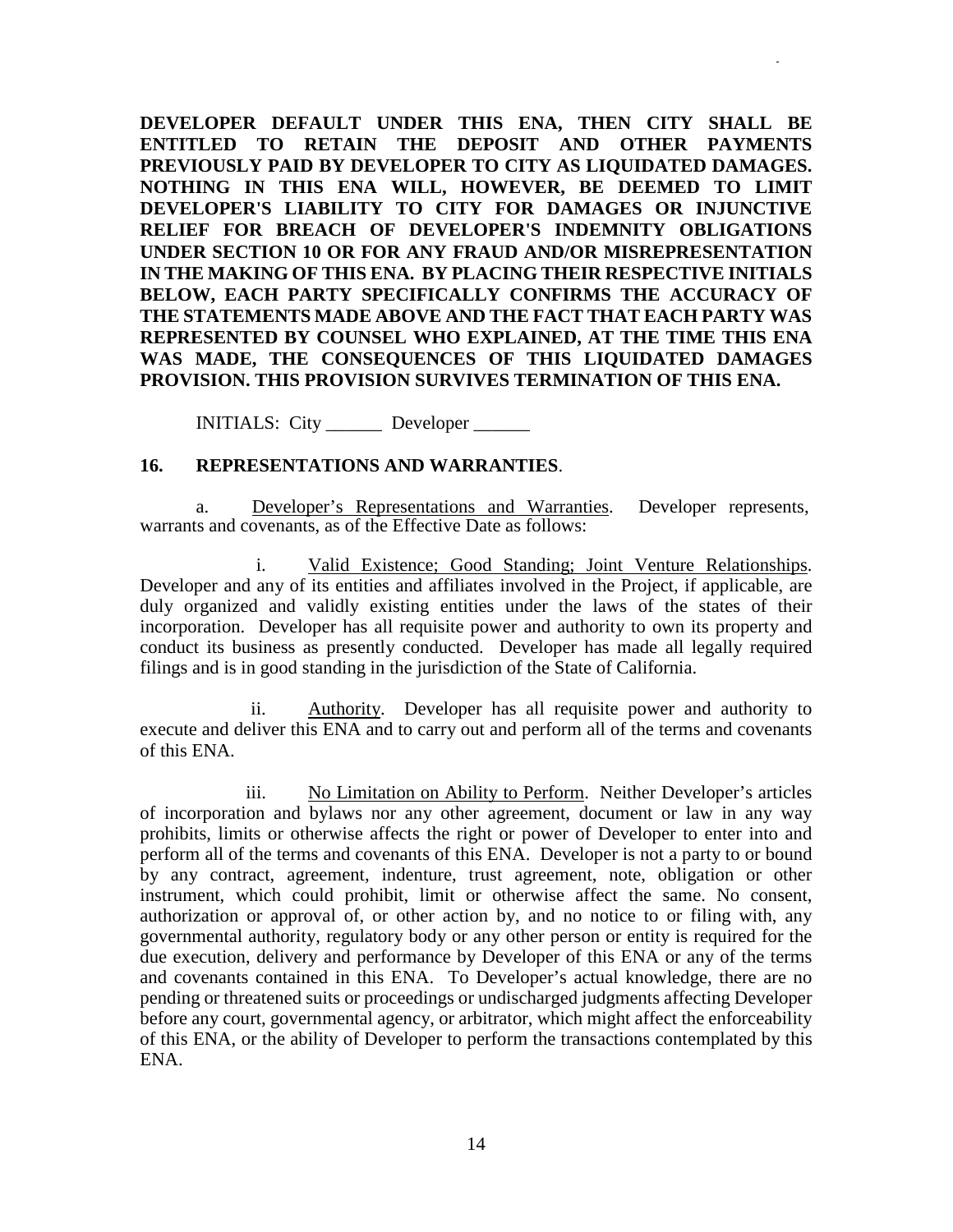iv. Valid Execution. The execution and delivery of this ENA by Developer has been duly and validly authorized by all necessary action. This ENA will be a legal, valid and binding obligation of Developer, enforceable in accordance with its terms, subject to usual qualifications related to the effects of laws relating to bankruptcy, insolvency and the limitations imposed by equitable considerations.

v. Defaults. The execution, delivery, and performance of this ENA do not and will not violate or result in a violation of, contravene, or conflict with, or constitute a default under (i) any agreement, document, or instrument to which either Developer may be bound or affected, (ii) any law, statute, ordinance, regulation, or (iii) the articles of incorporation or the bylaws of Developer.

vi. Meeting Financial Obligations; Material Adverse Change. Developer is meeting its current liabilities as they mature; to Developer's actual knowledge, no federal or state tax liens have been filed against it; and Developer is not in default or claimed default under any agreement for borrowed money. Developer shall during the Term of this ENA promptly notify City of any material, adverse change in its financial condition, and such material, adverse change shall constitute a default under this ENA if the material, adverse change in its financial condition materially affects Developer's ability to meet its obligations under this ENA.

vii. Conflicts of Interest. Developer is familiar with (i) Section 87100 et seq. of the California Government Code, which provides that no member, official, or employee of City, may have any personal interest, direct or indirect, in this ENA nor shall any member, official, or employee participate in any decision relating to this ENA that affects her or his personal interest or the interests of any corporation, partnership or association in which she or he is interested directly or indirectly; (ii) Oakland Municipal Code Section 2.25.050, which prohibits former City employees and consultants from working on behalf of another party on a matter in which they have participated personally and substantially for one (1) year after separation from City unless City of Oakland Public Ethics Commission consents to such scope of work; and (iii) Section 1090 of the California Government Code, which provides that no member, official or employee of City shall be financially interested in any contract made by them in their official capacity. As to the provisions referred to in clause (i), to its actual knowledge, Developer does not know of any facts that constitute a violation of such provisions.

viii. Not Prohibited from Doing Business. To Developer's actual knowledge, neither Developer nor any of its officers or directors nor any Developer Affiliate has been prohibited from doing business with any local, state or federal governmental agency.

ix. Business Licenses. To Developer's actual knowledge, Developer has obtained all licenses required to conduct its business in City and is not in default of any fees or taxes due to City.

x. No Claims. Developer has no claim, and shall not make any claim, against City (other than potential claims arising from any default of City), or against the Project, or any present or future interest of City therein, directly or indirectly, by reason of: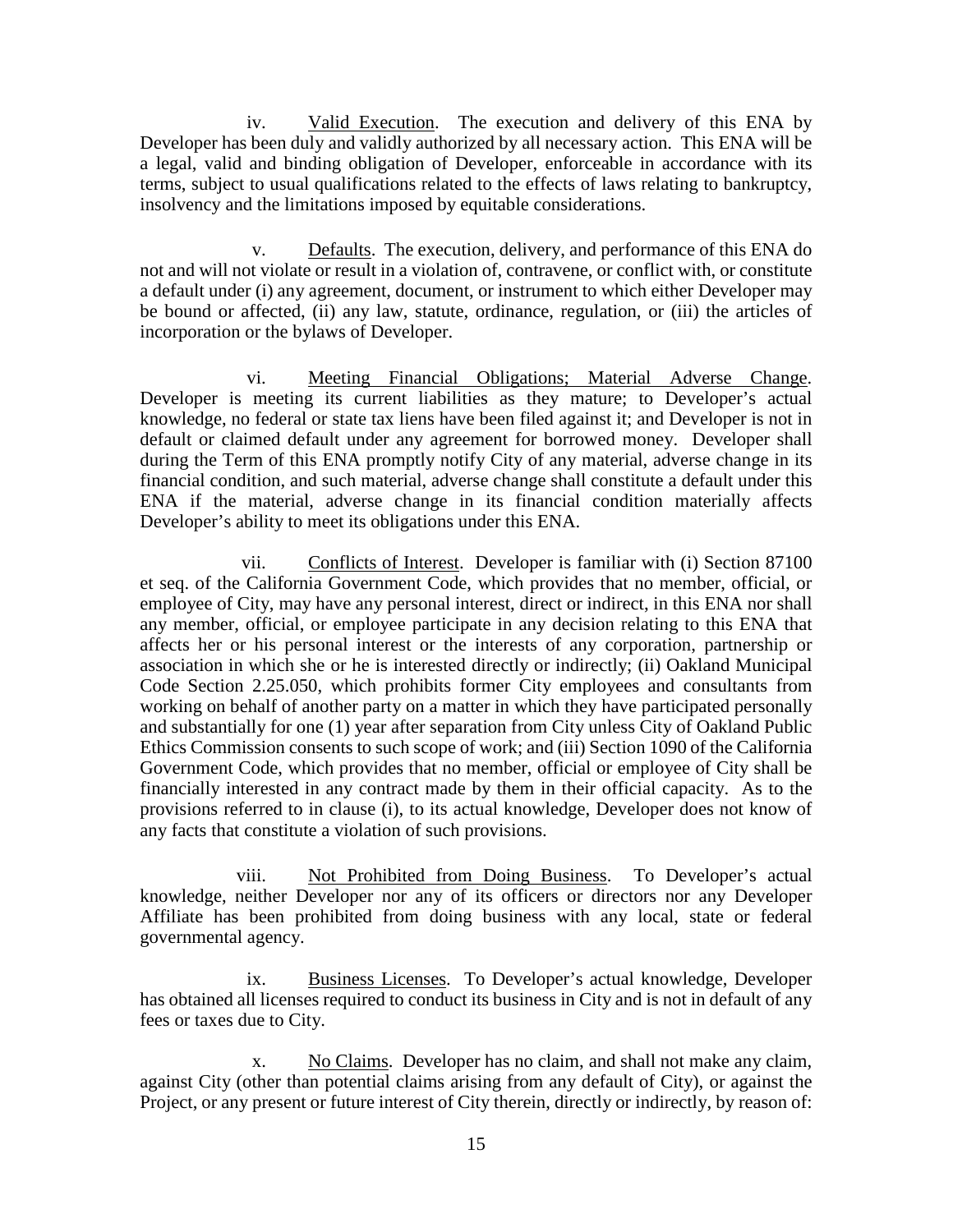(A) the entry into this ENA or the termination of this ENA; (B) any statements, representations, acts or omissions made by City or any of its officers, Council members, commissioners, employees, contractors or agents with regard to the Project or any aspect of the negotiations under this ENA; and (C) City's exercise of discretion, decision and judgment set forth in this ENA.

As used herein, "to Developer's actual knowledge" or words to that effect means the actual knowledge (and not imputed or constructive knowledge) of Edward B. Kangeter IV, without any requirement of inquiry or investigation on his part. Such reference to Mr. Kangeter shall not result in any personal liability on his part for any such representation or warranty.

b. Representation and Warranties of Developer's Signatory. If Developer signs as a corporation, limited liability, company or a partnership, each of the persons executing this ENA on behalf of Developer does hereby represent and warrant that Developer is a duly authorized and existing entity, that it has and is qualified to do business in the State of California, that Developer has full right and authority to enter into this ENA, and that each and all of the persons signing on Developer's behalf is authorized to do so. Upon City's request, Developer shall provide City with evidence reasonably satisfactory to City confirming the foregoing representations and warranties.

c. City's Representations and Warranties. City represents, warrants and covenants as follows:

i. Authority. City has all requisite power and authority to execute and deliver this ENA and to carry out and perform all of the terms and covenants of this ENA.

ii. Valid Execution. The execution and delivery of this ENA by City have been duly and validly authorized by all necessary action. This ENA will be a legal, valid and binding obligation of City. City has provided to Developer a written resolution of City Council authorizing the execution of this ENA.

**17. COOPERATION WITH CITY ON DESIGN**. Developer agrees to work in good faith and collaboratively with City with respect to the design of the Project.

**18. PRESS CONFERENCE; PRESS RELEASE**. During the Term of this ENA, each Party hereby covenants and agrees that it shall not issue any press release or hold any press conference with respect to the Project or this ENA, except to the extent required by applicable law, without the prior written consent of the other Party, which approval shall not be unreasonably withheld, conditioned or delayed. If any Party is required by applicable law to issue such a release, such Party shall, at least five (5) business days prior to the issuance of the same, deliver a copy of the proposed release to the other Party for review.

**19. CAMPAIGN CONTRIBUTION RESTRICTIONS.** The Developer and its officers, directors and affiliates are aware of and shall abide by the prohibition on campaign contributions from contractors doing business with the City between commencement of contract negotiations and either (a) one-hundred eighty (180) days from completion of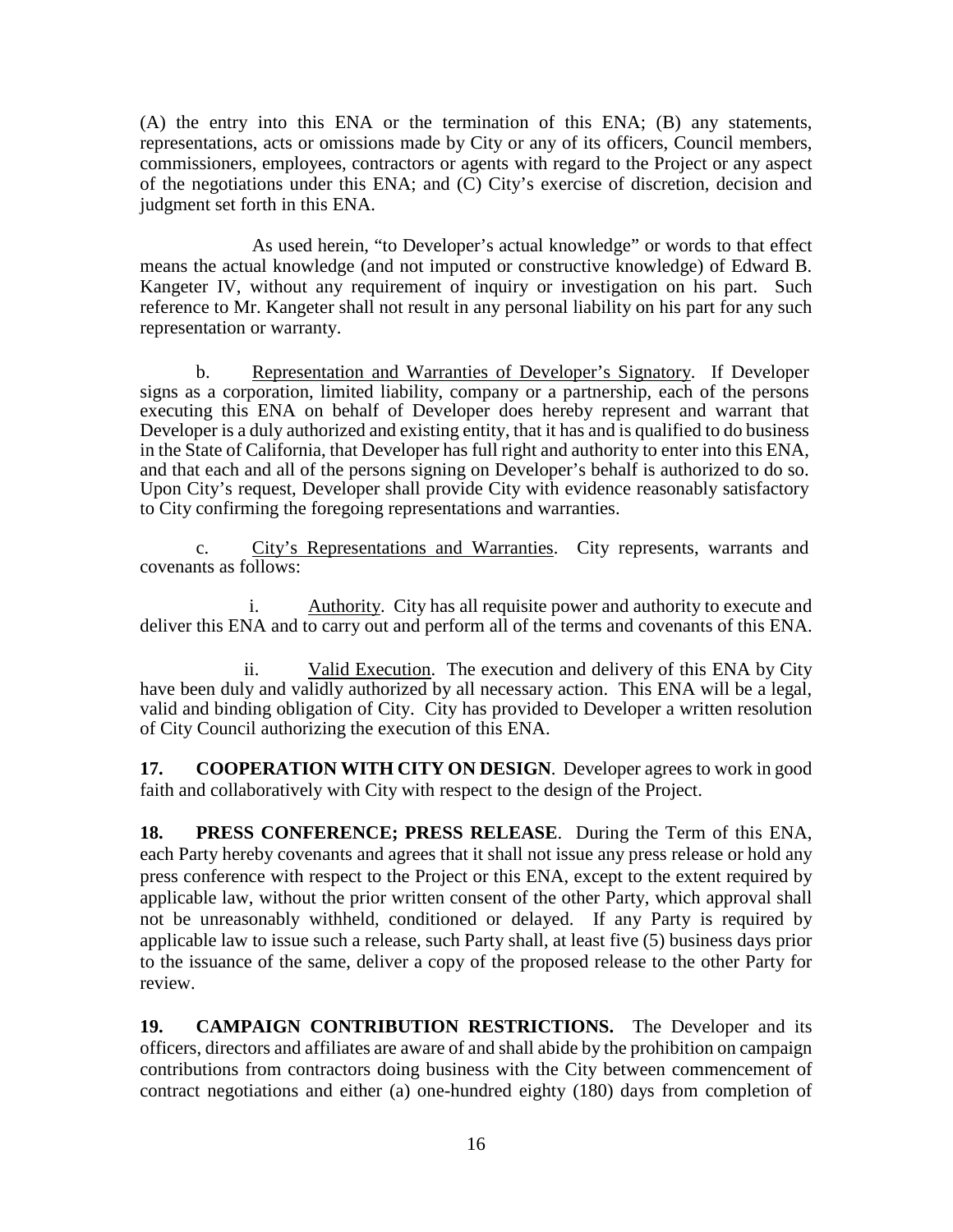contract negotiations, or (b) termination of contract negotiations, as set forth in the Oakland Campaign Reform Act. The Developer acknowledges that it has executed and submitted to the City a Contractor Acknowledgement of City of Oakland Campaign Contribution Limits.

**20. POLITICAL ACTIVITY.** None of the funds, materials, property, or services contributed by the Developer under this ENA may be used for any political activity or the election or defeat of any candidate for public office.

**21. BALLOT MEASURES.** Developer expressly agrees and acknowledges that it shall not initiate, promote, support or pursue, or authorize any other person or Party to initiate, promote, support, or pursue, any ballot measure relating to the Project without the prior consent of the City Council by resolution.

**22. NOTICES**. Any notice given under this ENA shall be in writing and given by delivering the notice in person, by commercial courier, express delivery service, or by sending it by registered or certified mail, or express mail, return receipt requested, with postage prepaid, to the mailing address listed below or any other address, notice of which is given.

Any mailing address may be changed at any time by giving written notice of such change in the manner provided above at least ten (10) days prior to the effective date of the change.

All notices under this ENA shall be deemed given, received, made or communicated on the date personal receipt actually occurs or, if mailed, on the delivery date or attempted delivery date shown on the return receipt; provided, notice will not be deemed given if delivery fails because it is attempted on a day that is not a regular business day of the recipient, or during non-business hours of the recipient, and thereafter shall only be deemed given upon delivery or attempted delivery during regular hours of a regular business day of the recipient. A Party may not give official or binding notice by facsimile or email. The effective time of a notice shall not be affected by the receipt of the original or mailed copy of the notice.

## **CITY**:

City of Oakland City Administrator's Office Oakland Army Base Project Implementation One Frank Ogawa Plaza, 3rd Floor Oakland, CA 94612 Attn: OAB Project Manager

Copy to:

City Attorney's Office One Frank Ogawa Plaza, 7th Floor Oakland, CA 94612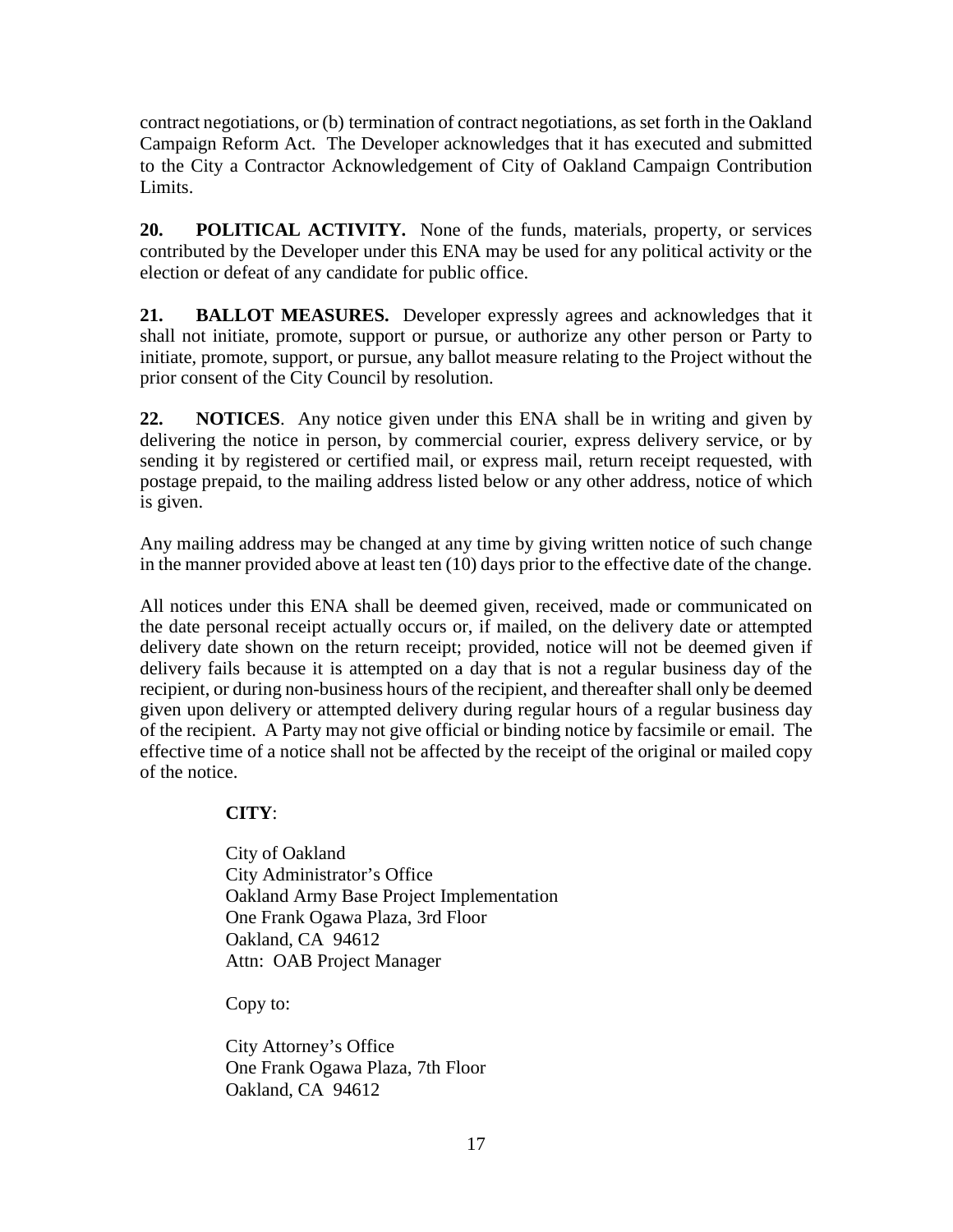Attn: Supervising City Attorney for Real Estate

#### **DEVELOPER***:*

CASS, Inc. 2730 Peralta Street Oakland, CA 94607 Attention: Edward B. Kangeter IV

Copy to:

Miller Starr Regalia 1331 N. California, 5th Floor Walnut Creek, CA 94596 Attention: Michael Di Geronimo and Bryan Wenter Facsimile: (925) 933-4126

and to:

RAF Law Group 811 Wilshire Blvd., Suite 1050 Los Angeles, CA 90017 Attention: Ruben Castellon Facsimile: (213) 532-3984

### **23. MISCELLANEOUS PROVISIONS**.

a. Governing Law. This ENA shall be governed by and construed in accordance with the laws of the State of California, without regard to any choice of law principles. As part of the consideration for City entering into this ENA, Developer agrees that all actions or proceedings arising directly or indirectly under this ENA may, at the sole option of City, be litigated in courts located within the County of Alameda, State of California, and Developer expressly consents to the jurisdiction of any such local, state or federal court, and consents that any service of process in such action or proceeding may be made by personal service upon itself wherever it may then be located, or by certified or registered mail directed to the address set forth in this ENA.

b. Interpretation of ENA.

i. Exhibits. Whenever an "Exhibit" is referenced, it means an exhibit to this ENA unless otherwise specifically identified.

ii. Captions. Whenever a section, article or paragraph is referenced, it refers to this ENA unless otherwise specifically identified. The captions preceding the articles and sections of this ENA have been inserted for convenience of reference only. Such captions shall not define or limit the scope or intent of any provision of this ENA.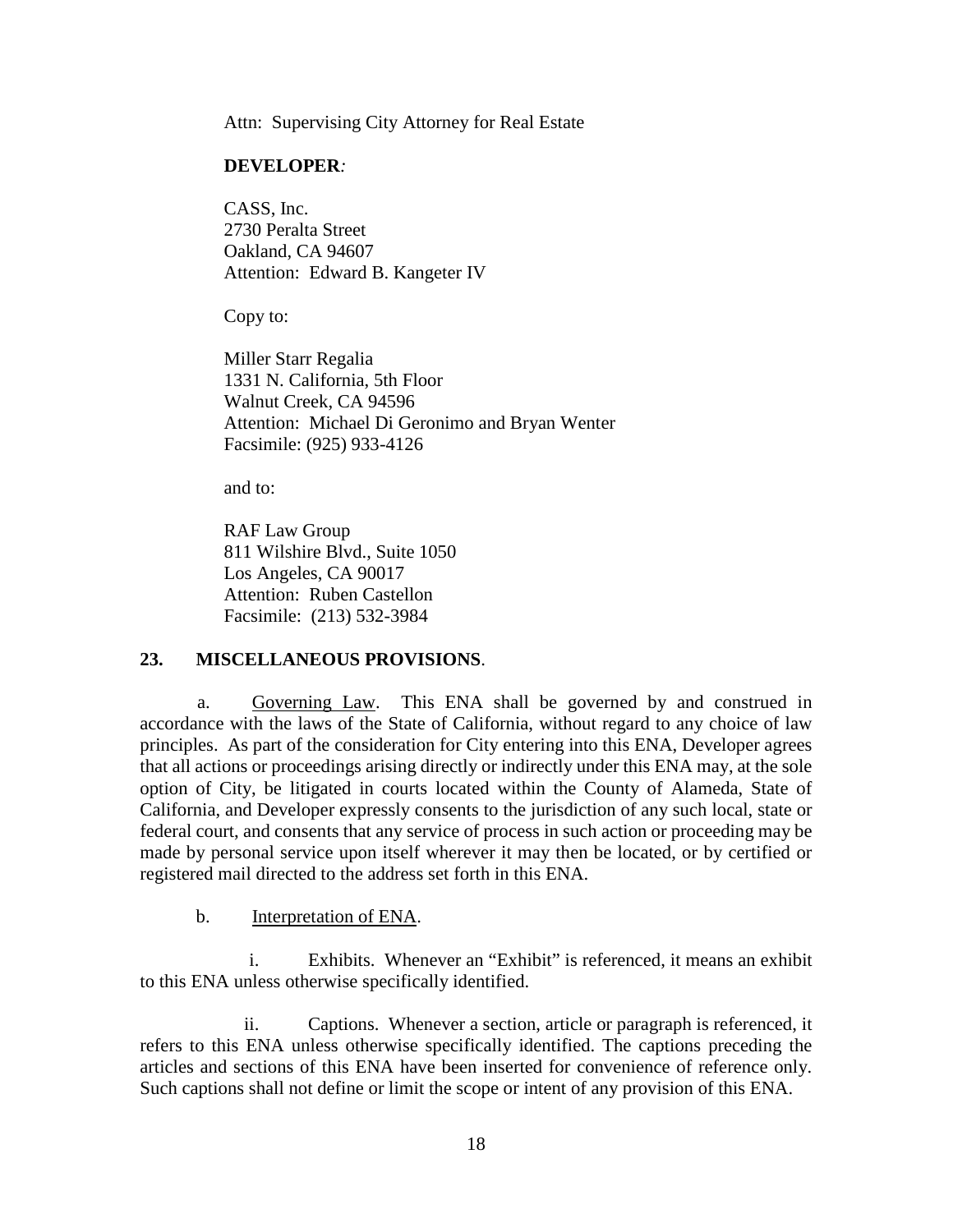iii. Words of Inclusion. The use of the term "including," "such as", or words of similar import when following any general term, statement or matter shall not be construed to limit such term, statement or matter to the specific items or matters, whether or not language of non-limitation is used with reference thereto. Rather, such terms shall be deemed to refer to all other items or matters that could reasonably fall within the broadest possible scope of such statement, term or matter.

iv. References. Wherever reference is made to any provision, term or matter "in this ENA," "herein" or "hereof" or words of similar import, the reference shall be deemed to refer to any and all provisions of this ENA reasonably related thereto in the context of such reference, unless such reference refers solely to a specific numbered or lettered, section or paragraph of this ENA or any specific subdivision thereof.

v. Recitals. In the event of any conflict or inconsistency between the recitals and any of the remaining provisions of this ENA, the remaining provisions of this ENA shall prevail.

vi. No Presumption Against Drafter. This ENA has been negotiated at arm's length and between persons sophisticated and knowledgeable in the matters dealt with herein. In addition, each Party has been represented by experienced and knowledgeable legal counsel. Accordingly, any rule of law (including California Civil Code Section 1654) or legal decision that would require interpretation of any ambiguities in this ENA against the Party that has drafted it is not applicable and is waived. The provisions of this ENA shall be construed as a whole according to their common meaning and not strictly for or against any Party in order to achieve the objectives and purposes of the Parties. The provisions of this ENA shall be interpreted in a reasonable manner to effect the purposes of the Parties and this ENA.

c. Entire ENA; Conflict. This ENA contains all of the representations and the entire agreement between the Parties with respect to the subject matter of this ENA. Any prior correspondence, memoranda, agreements, warranties, or written or oral representations relating to such subject matter are superseded in total by this ENA. No prior drafts of this ENA or changes from those drafts to the executed version of this ENA shall be introduced as evidence in any litigation or other dispute resolution proceeding by any Party or other person, and no court or other body should consider those drafts in interpreting this ENA.

d. Non-Liability. No Council member, commissioner, official, agent or employee of City will be personally liable to Developer, or any successor in interest (if and to the extent permitted under this ENA), in an event of default by City or for any amount that may become due to Developer or successors or on any obligations under the terms of this ENA. No director, officer, agent or employee of Developer will be personally liable to City in an event of default by Developer or for any amount that may become due to City or on any obligations under the terms of this ENA.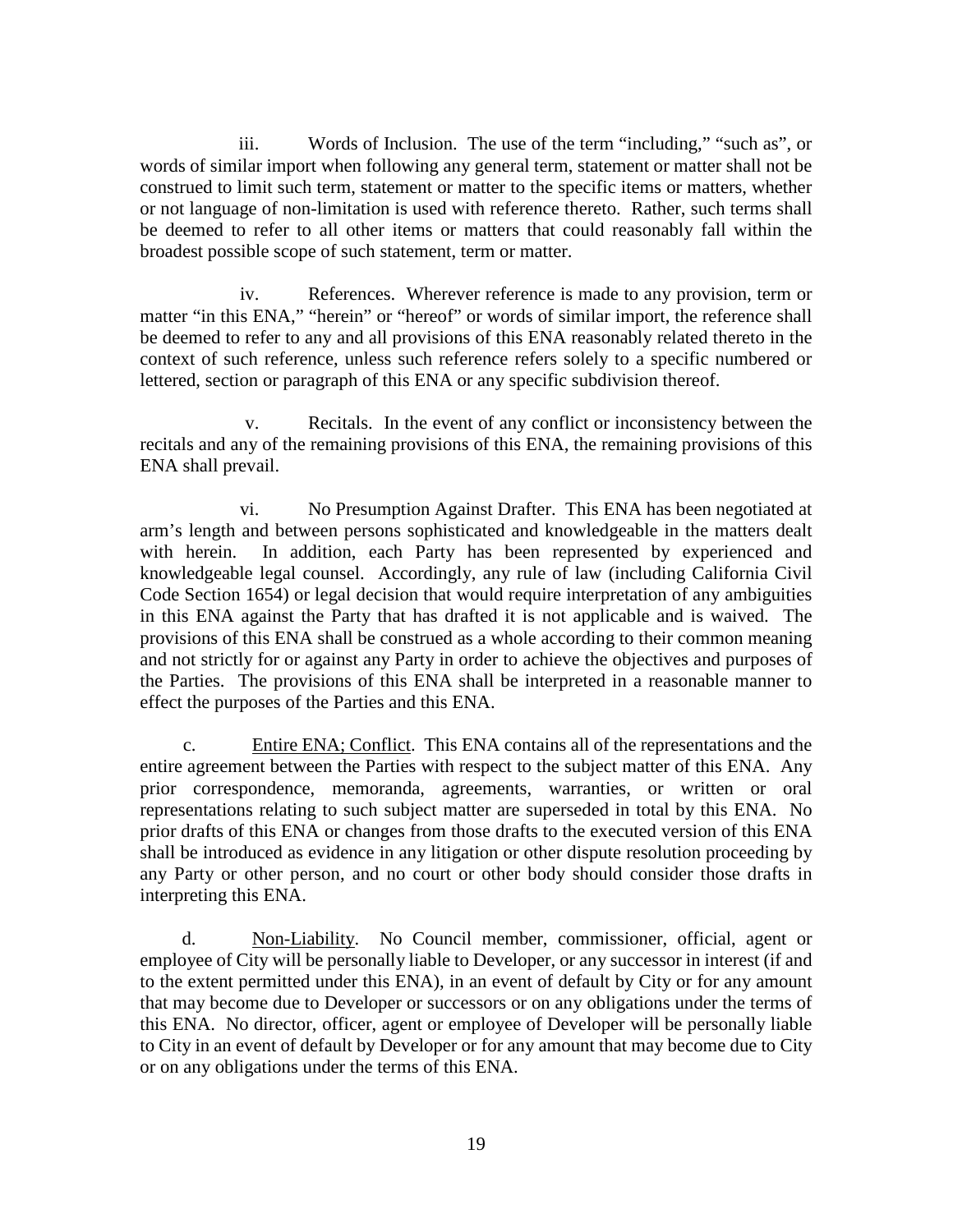e. Amendments. No amendment of this ENA or any part thereof shall be valid unless it is in writing and signed by a person or persons having authority to do so, on behalf of all Parties.

f. Severability. If any provision of this ENA, or its application to any person or circumstance, is held invalid by a court of competent jurisdiction, the invalidity or inapplicability of such provision shall not affect any other provision of this ENA or the application of such provision to any other person or circumstance, and the remaining portions of this ENA shall continue in full force and effect, unless enforcement of this ENA as so modified by and in response to such invalidation would be unreasonable or grossly inequitable under all of the circumstances or would frustrate the fundamental purposes of this ENA. Without limiting the foregoing, in the event that any applicable federal or state law prevents or precludes compliance with any material term of this ENA, the Parties shall promptly modify, amend or suspend this ENA, or any portion of this ENA, to the extent necessary to comply with such provisions in a manner which preserves to the greatest extent possible the benefits to each of the Parties to this ENA before such conflict with federal or state law. However, if such amendment, modification or suspension would deprive any of the Parties of the substantial benefits derived from this ENA or make performance unreasonably difficult or expensive, then the affected Party may terminate this ENA upon written notice to the other Parties. In the event of such termination, none of the Parties shall have any further rights or obligations under this ENA, except as otherwise provided herein, such termination shall not be treated as an Event of Default by either Party, and Developer shall receive the Deposit.

g. Counterparts. This ENA may be executed in two or more counterparts, each of which shall be deemed an original, but all of which taken together shall constitute one and the same instrument.

h. Singular, Plural, Gender. Whenever required by the context, the singular shall include the plural and vice versa, and the masculine gender shall include the feminine or neuter genders, and vice versa.

i. Approvals and Consents. Unless this ENA otherwise expressly provides or unless applicable law requires, all approvals, consents or determinations to be made by or on behalf of (i) City under this ENA shall be made by the City Administrator or his or her designee, and (ii) Developer under this ENA shall be made by David Duong or such other employee or agent of Developer as it may designate to act as Developer's representative for a particular matter. Unless otherwise herein provided, whenever approval, consent or satisfaction is required of a Party pursuant to this ENA, it shall not be unreasonably withheld, conditioned or delayed. The reasons for disapproval shall be stated in reasonable detail in writing. Approval by any of the Parties to or of any act or request by the other in accordance with this Section 23(i) shall not be deemed to waive or render unnecessary approval to or of any similar or subsequent acts or requests.

j. Waiver. No failure by any Party to insist upon the strict performance of any obligation of the other Party under this ENA or to exercise any right, power or remedy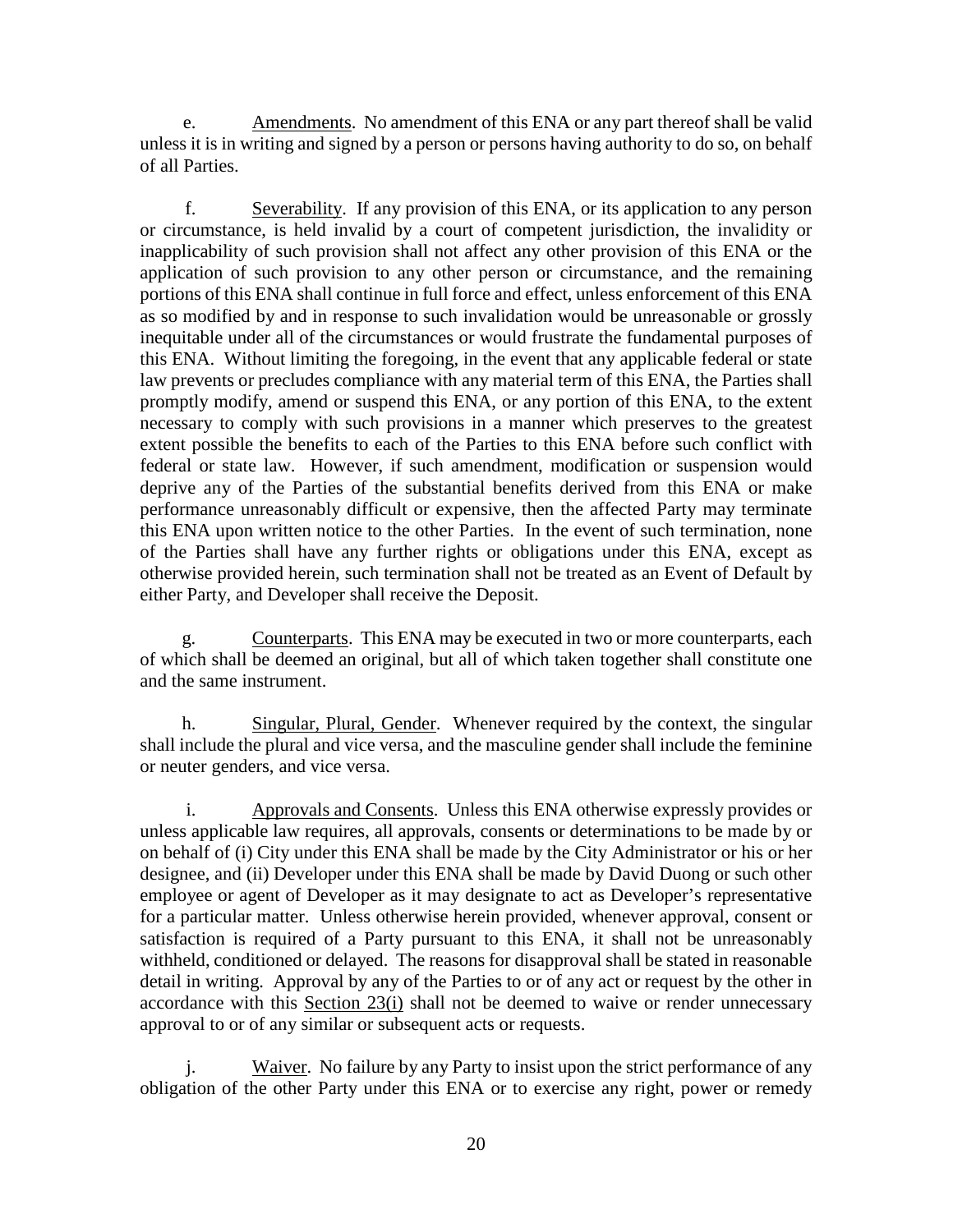arising out of a breach thereof, irrespective of the length of time for which such failure continues, and no acceptance of any full or partial payment during the continuance of any such breach shall constitute a waiver of such breach or of such Party's rights to demand strict compliance with such term, covenant or condition. Any Party's consent to or approval of any act by another Party requiring the consenting Party's consent or approval shall not be deemed to waive or render unnecessary the consenting Party's consent to or approval of any subsequent act by the other Party. Any waiver by any Party of any default must be in writing and shall not be a waiver of any other default concerning the same or any other provision of this ENA.

### k. Time for Performance.

i. Expiration. All performance dates, including cure dates, expire at 5:00 p.m., Oakland, California time, on the performance or cure date.

ii. Weekends and Holidays. A performance date which falls on a Saturday, Sunday, or national, state or City holiday is deemed extended to the next working day.

iii. Days for Performance. All periods for performance specified in this ENA in terms of days shall be calendar days, and not business days, unless otherwise expressly provided in this ENA.

iv. Time of the Essence. Time is of the essence with respect to each provision of this ENA, except that each milestone set forth in the attached Performance Benchmarks is advisory, as further described in Section 6 above.

l. Successors and Assigns. This ENA shall inure to the benefit of and bind the respective successors and assigns of City and Developer, subject to the limitations on assignment by Developer set forth in Section 12. This ENA is for the exclusive benefit of the Parties hereto and not for the benefit of any other person and shall not be deemed to have conferred any rights, express or implied, upon any other person.

m. Force Majeure. Whenever performance is required of a Party hereunder, that Party shall use all due diligence and take all necessary measures in good faith to perform, but if completion of performance is delayed by reasons of floods, earthquakes or other acts of God, war, civil commotion, riots, strikes, picketing, or other labor disputes, damage to work in progress by casualty, any administrative, judicial, or referenda challenges or proceedings, or by other cause without fault and beyond the reasonable control of the Party (except COVID-19 or it variants, which is a known existing condition), then the specified time for performance shall be extended by the amount of the delay actually so caused; provided, however, that the foregoing shall not impact or extend any obligation by Developer to meet a monetary duty under this ENA. For purposes of this Section 23(m), strikes, picketing, or other labor disputes shall be deemed to be beyond the reasonable control of a Party. Since COVID-19 and its variants is an existing condition as of the Effective Date of this Agreement, it cannot be used for Force Majeure pursuant to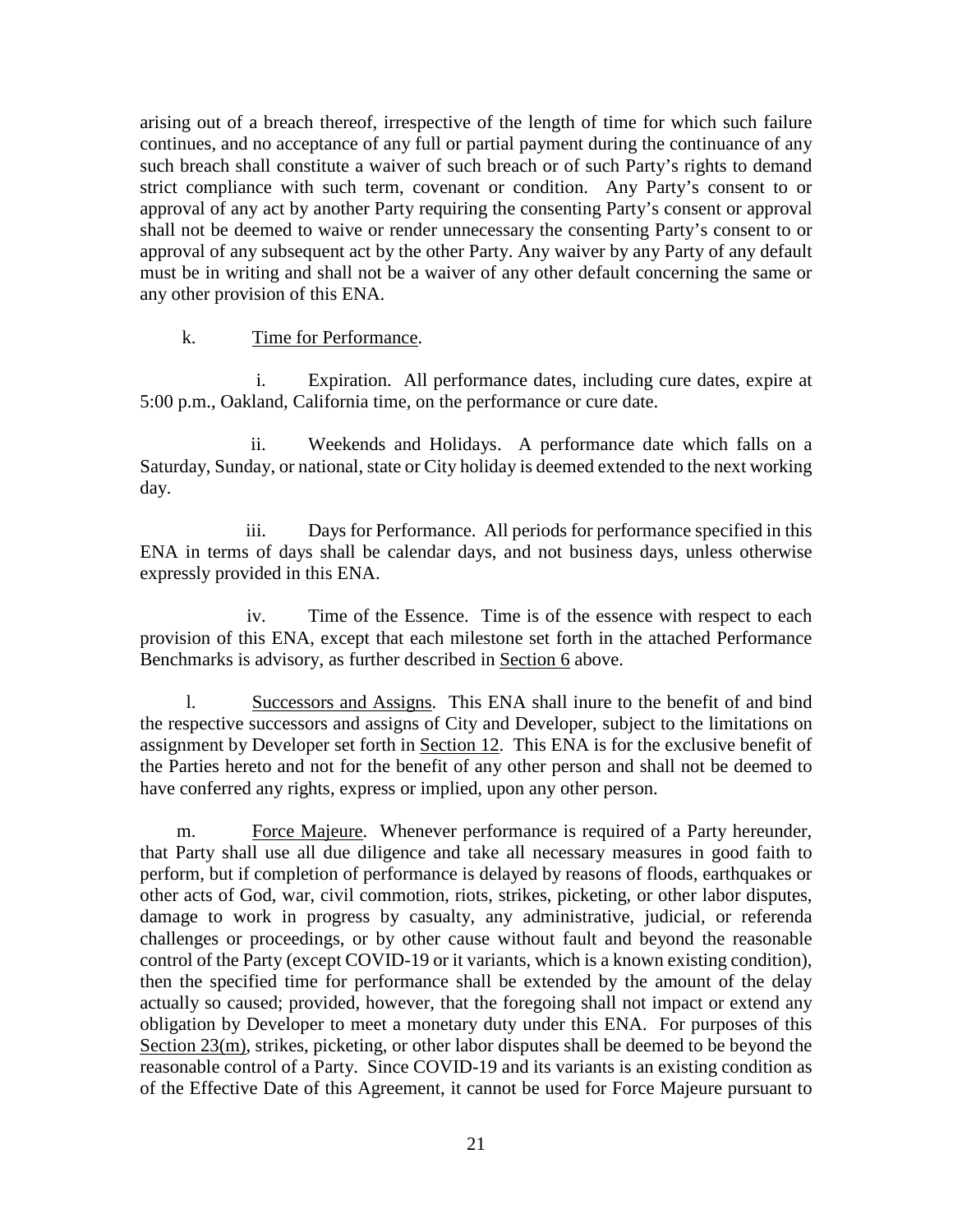this Agreement as it is known and foreseeable. However, if a delay is caused by COVID-19 or its variants, Developer shall provide written notice to the City of the specific delay and the specific cause, and the City and Developer shall meet and confer in good faith to mutually agree to extension related to the particular delay on a case-by-case basis.

n. Broker. Neither City nor Developer will pay a finder's or broker's fee in connection with this ENA or upon execution of any of the Transaction Documents. City and Developer agree to indemnify and hold the other harmless from any claim and costs and expenses, including Attorneys' Fees and Costs, incurred by any Party in conjunction with any such claim or claims of any finder(s) or broker(s) to a commission in connection with this ENA or any of the Transaction Documents as a result of the actions of City or Developer.

o. Attorneys' Fees and Costs. If any action arising out of a dispute relating to the meaning or interpretation of any provision of this ENA or the performance of a Party of its obligations under this ENA, the Party determined to be in default or the Party not prevailing in such dispute, as the case may be, shall pay any and all costs and expenses incurred by the other Party or Parties on account of such default or in enforcing or establishing its rights under this ENA, including, without limitation, court costs and reasonable Attorneys' Fees and Costs (as defined below). Any such Attorneys' Fees and Costs incurred by any Party in enforcing a judgment in its favor under this ENA shall be recoverable separately from and in addition to any other amount included in such judgment, and such Attorneys' Fees and Costs obligation is intended to be severable from the other provisions of this ENA and to survive and not be merged into any such judgment. For purposes of this ENA, the reasonable fees of attorneys shall be based on the fees regularly charged by private attorneys with the equivalent number of years of experience in the subject matter area of the law for which services were rendered who practice in the City of Oakland in law firms with approximately the same number of attorneys as employed by the City Attorney's Office. "**Attorneys' Fees and Costs**" means any and all reasonable attorneys' fees, costs, expenses and disbursements, including, but not limited to, expert witness fees and costs, travel time and associated costs, transcript preparation fees and costs, document copying, attachment preparation, courier, postage, facsimile, longdistance and communications expenses, court costs and the costs and fees associated with any other legal, administrative or alternative dispute resolution proceeding, fees and costs associated with execution upon any judgment or order, and costs on appeal.

p. Survival. Notwithstanding anything to the contrary in this ENA, the indemnification obligations and those other obligations that specifically survive and that arise and were not satisfied before termination shall survive any termination of this ENA. In addition, the representations and warranties in Section 16 shall survive any termination of this ENA for a period of one (1) year.

q. Rights Reserved. If negotiations with Developer under this ENA are unsuccessful and do not lead to approval of the Transaction Documents within the Term of this ENA, City reserves and shall have the right, after the expiration or termination of this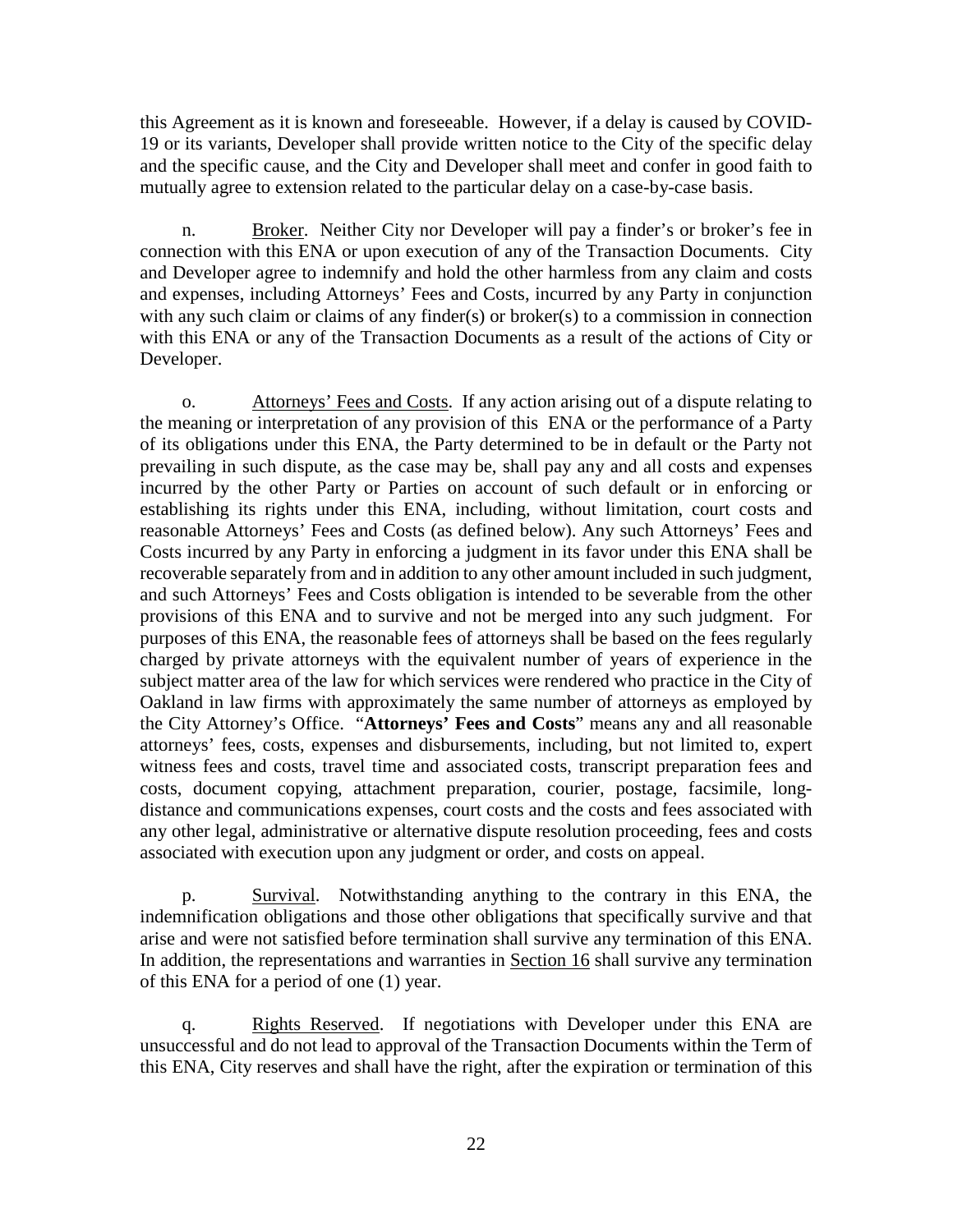ENA, to negotiate with another developer for the long-term development of the Project or to undertake other efforts, including, but not limited to, issuing a request for proposals.

r. Relationship of the Parties. The subject of this ENA is a private development with none of the Parties acting as the agent of the other in any respect. None of the provisions in this ENA shall be deemed to render City a partner in Developer's business or a joint venture partner or member in any joint enterprise with Developer.

s. Cooperation. In connection with this ENA, the Parties shall reasonably cooperate with one another to achieve the objectives and purposes of this ENA. In so doing, the Parties shall each refrain from doing anything that would render its performance under this ENA impossible and shall each use commercially reasonable efforts to do everything that this ENA contemplates each Party will do to accomplish the objectives and purposes of this ENA.

t. Joint and Several. In the event that Developer is composed of more than one person or entity, the obligations imposed herein shall be joint and several.

u. Disclosure of Confidential Information. The Parties acknowledge that City is subject to the California Public Records Act (the "**CPRA**") and the City's "**Sunshine Ordinance**" (City of Oakland Municipal Code, Chapter 2.20). The Sunshine Ordinance generally provides that written documents retained by City are subject to disclosure upon the request of any third party except for specific limited exceptions provided for in the CPRA and Sunshine Ordinance. Notwithstanding the preceding, City acknowledges that certain financial and other proprietary information provided by Developer may be protected from disclosure pursuant to applicable law, including but not limited to California Government Code section 6254.15 of the CPRA.

## *[Signatures Appear on Following Pages]*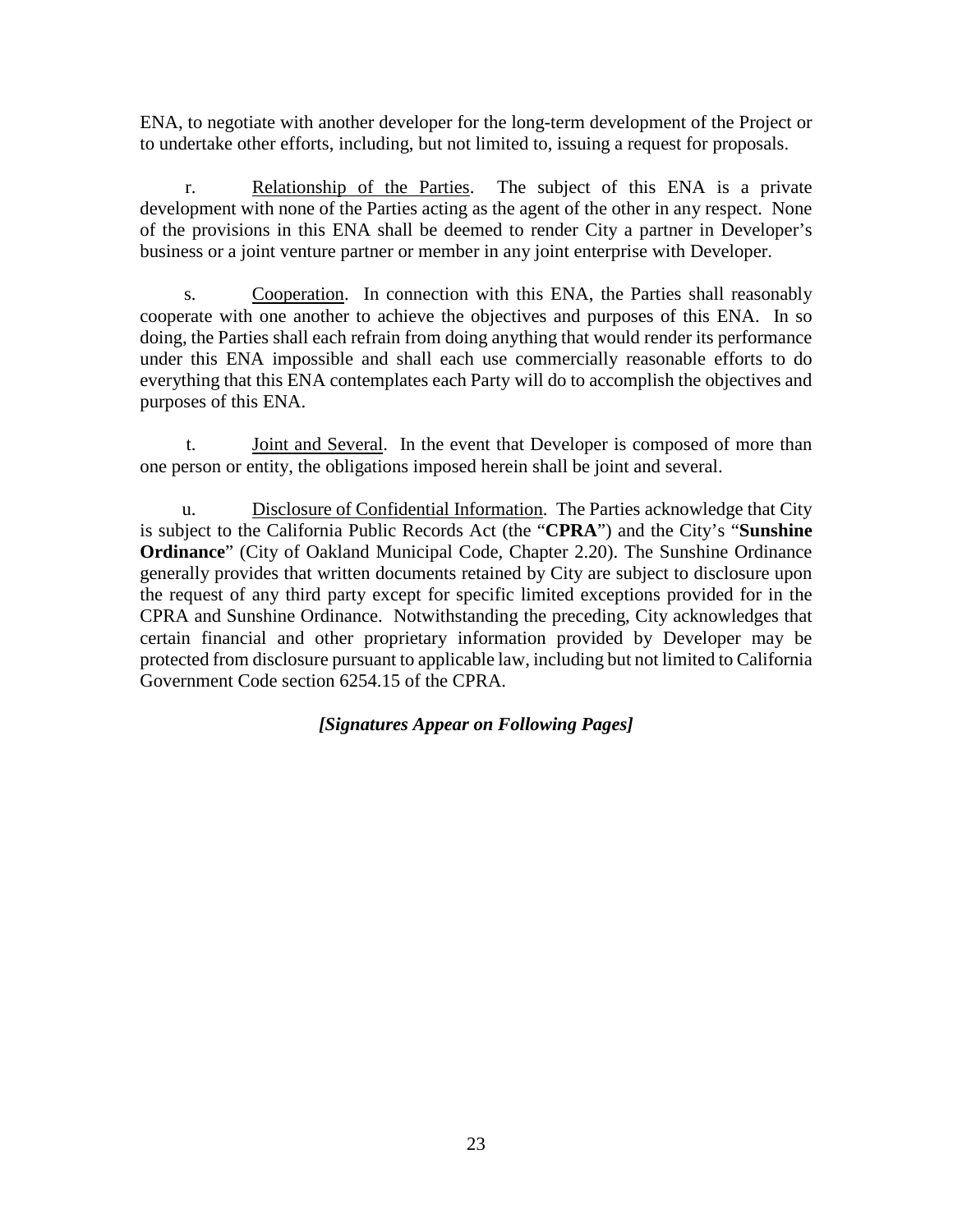**IN WITNESS WHEREOF**, the Parties have executed this Exclusive Negotiation Agreement as of the date first above written.

**CITY:**

**CITY OF OAKLAND,** 

a municipal corporation

By: \_\_\_\_\_\_\_\_\_\_\_\_\_\_\_\_\_\_\_\_\_\_\_\_\_\_\_\_\_\_\_\_\_\_\_\_\_\_\_\_

Edward D. Reiskin City Administrator

Approved as to form and legality:

By: \_\_\_\_\_\_\_\_\_\_\_\_\_\_\_\_\_\_\_\_\_\_\_\_\_\_\_\_\_\_\_\_\_\_\_\_

JoAnne Dunec Deputy City Attorney

### REMAINDER OF PAGE INTENTIONALLY LEFT BLANK ADDITIONAL SIGNATURES TO FOLLOW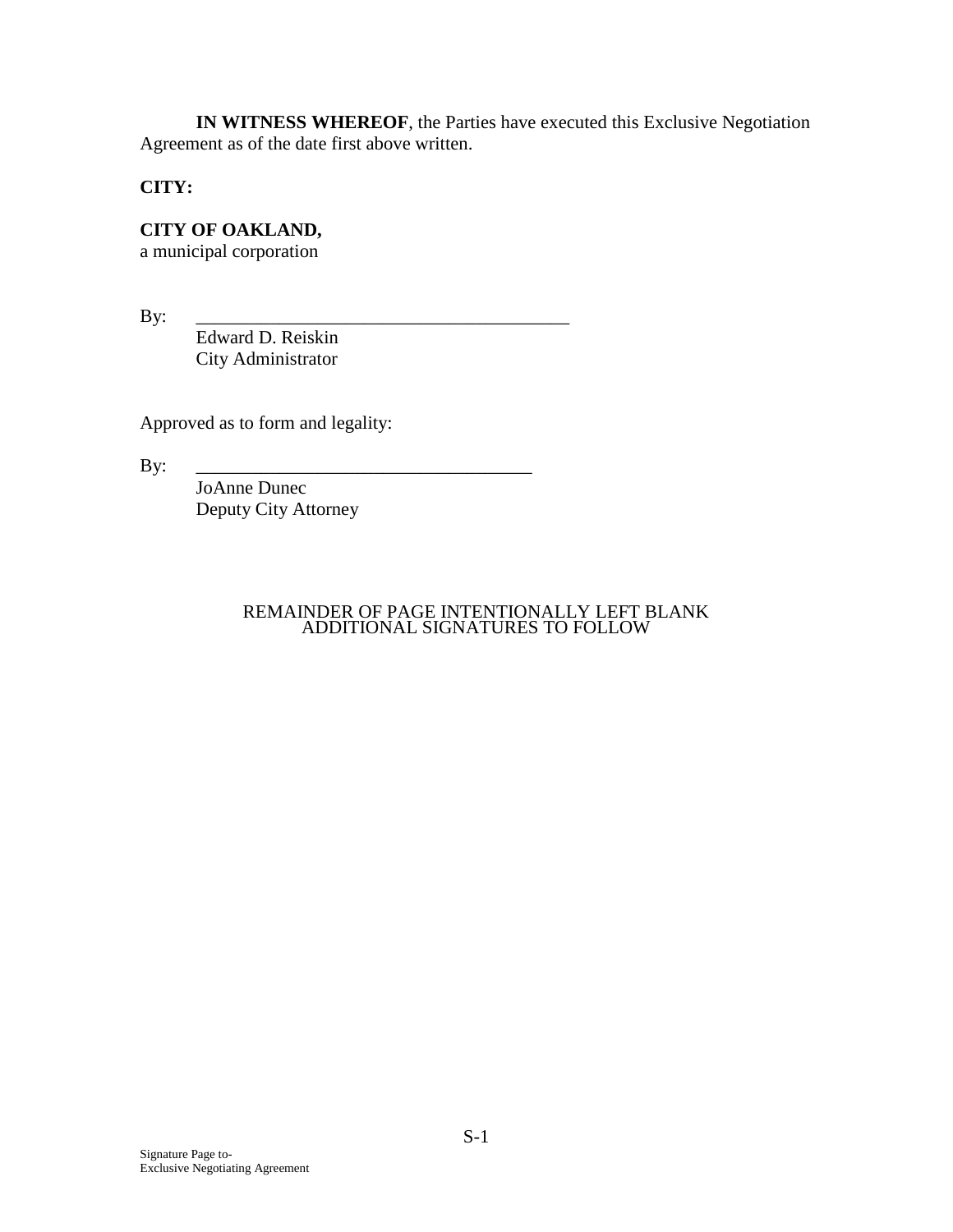# **DEVELOPER:**

**CASS, INC.**, a California corporation

| By:    |  |
|--------|--|
| Name:  |  |
| Title: |  |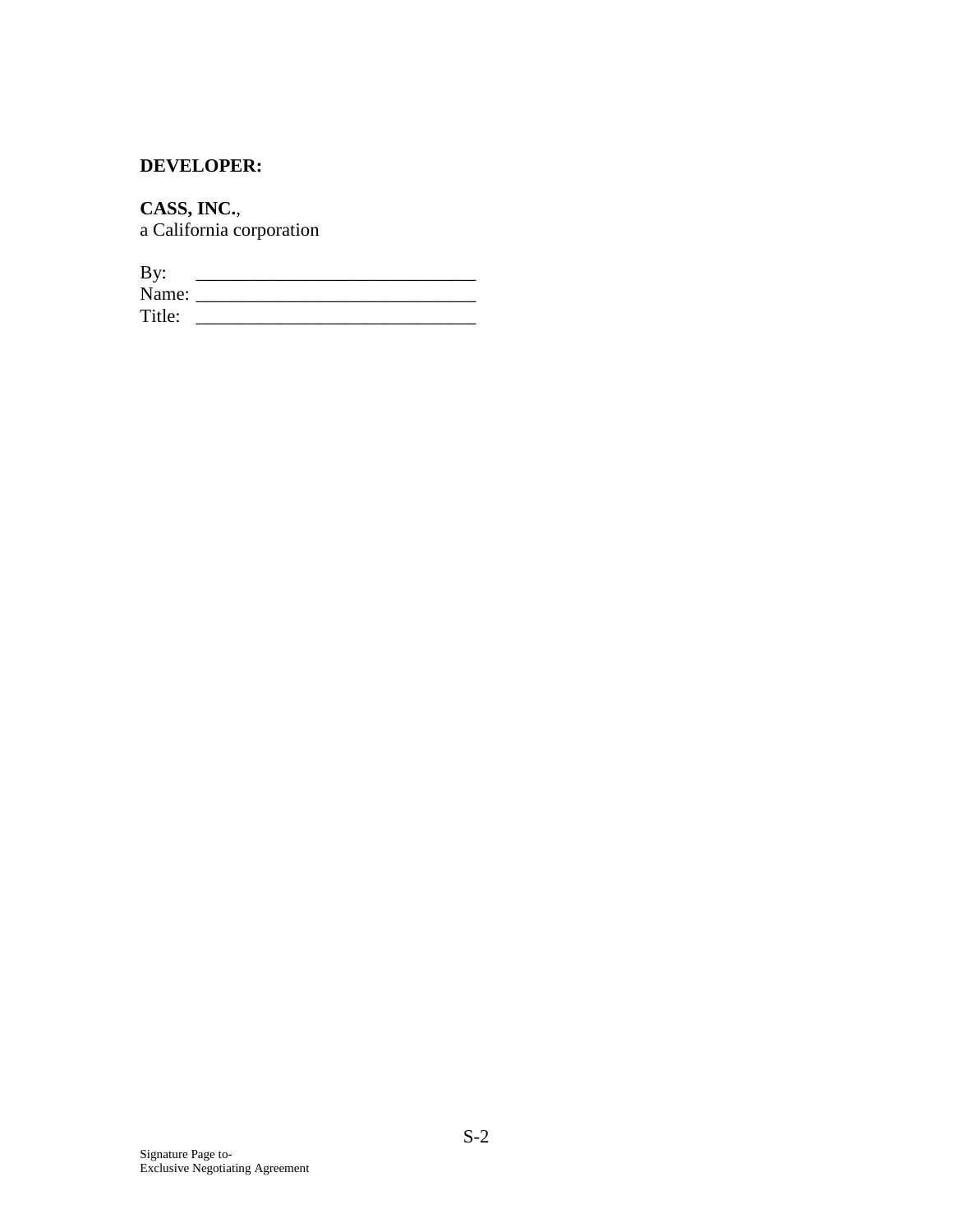# **Exhibit A-1 Parcel 1**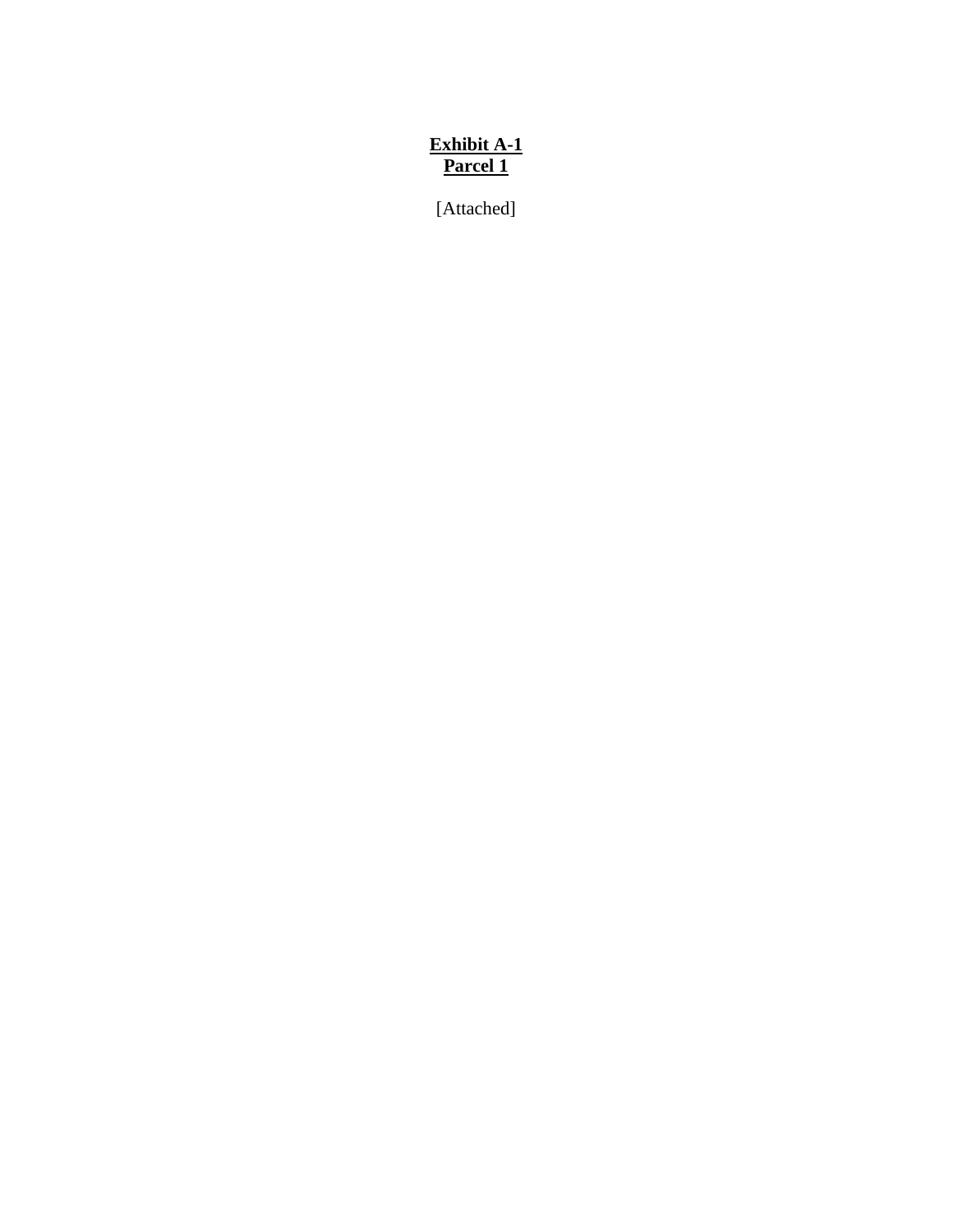# **Exhibit A-2 Parcel 2**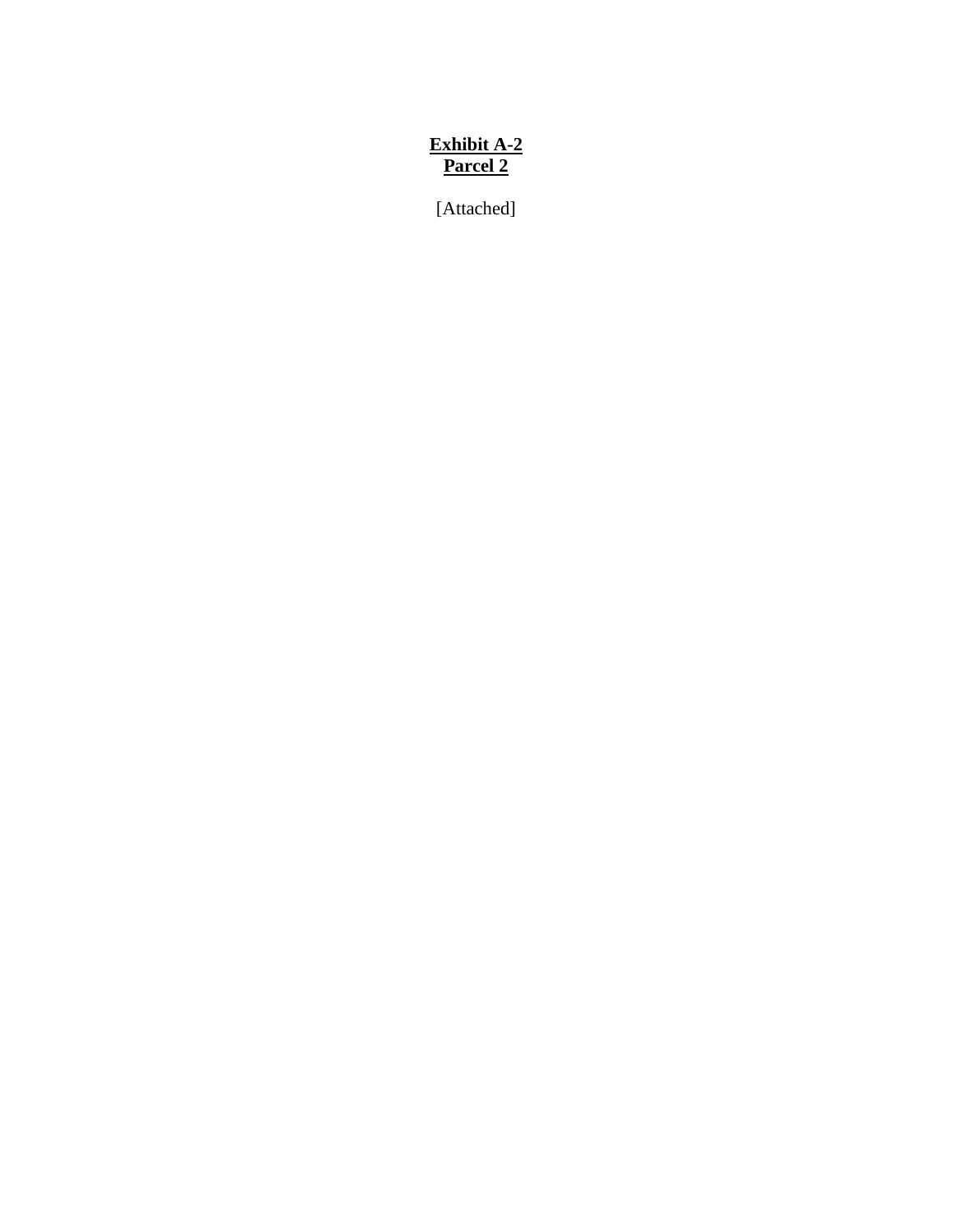## **Exhibit B-1 Site Map of Parcel 1**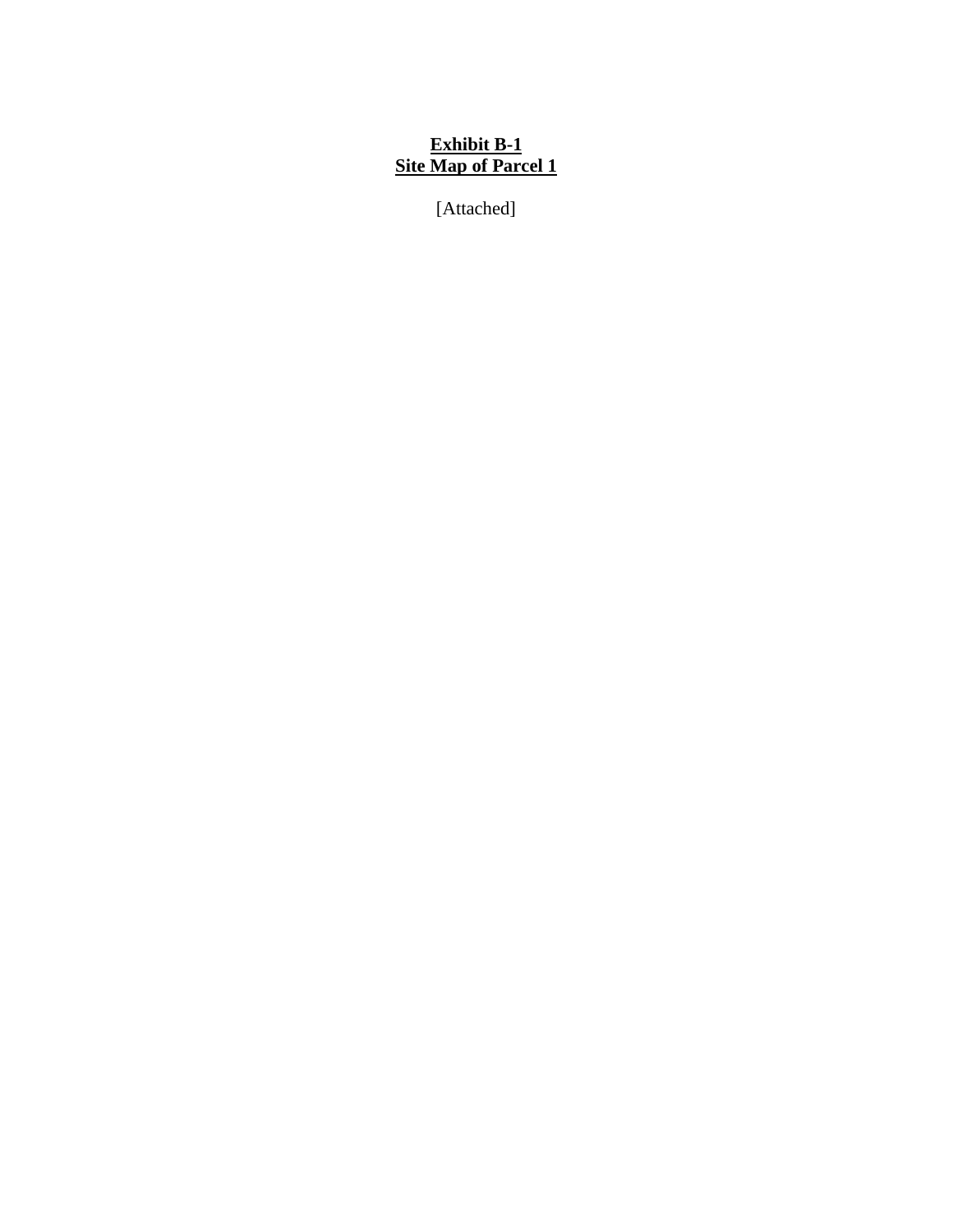## **Exhibit B-2 Site Map of Parcel 2**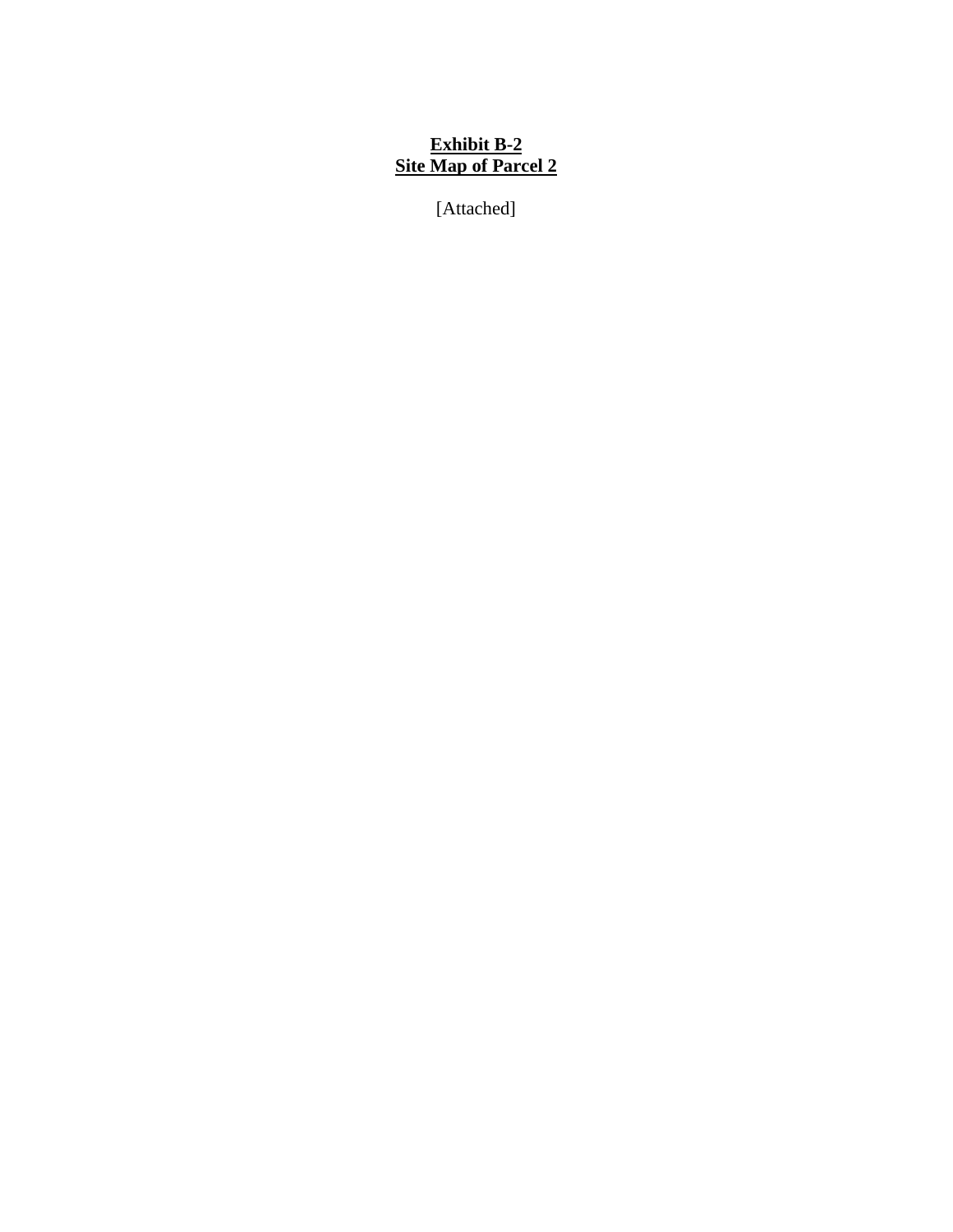## **Exhibit C City Insurance Requirements**

### **Schedule Q CITY INSURANCE REQUIREMENTS**  *(Revised 09/12/2019)*

### a. General Liability, Automobile, Workers' Compensation and Professional Liability

Developer shall procure, prior to the Effective Date, and keep in force for the Term of this Agreement, at Developer's own cost and expense, the following policies of insurance or certificates or binders as necessary to represent that coverage as specified below is in place with companies doing business in California and acceptable to the City. If requested, Developer shall provide the City with copies of all insurance policies. The insurance shall at a minimum include:

i. **Commercial General Liability insurance** shall cover bodily injury, property damage and personal injury liability for premises operations, independent contractors, products-completed operations personal & advertising injury and contractual liability. Coverage shall be at least as broad as Insurance Services Office Commercial General Liability coverage (occurrence Form CG 00 01)

Limits of liability: Developer shall maintain commercial general liability (CGL) and, if necessary, commercial umbrella insurance with a limit of not less than \$2,000,000 each occurrence. If such CGL insurance contains a general aggregate limit, either the general aggregate limit shall apply separately to this Project or the general aggregate limit shall be twice the required occurrence limit.

- ii. **Automobile Liability Insurance.** Developer shall maintain automobile liability insurance for bodily injury and property damage liability with a limit of not less than \$1,000,000 each accident. Such insurance shall cover liability arising out of any auto (including owned, hired, and non-owned autos). Coverage shall be at least as broad as Insurance Services Office Form Number CA 0001.
- iii. **Workers' Compensation insurance** as required by the laws of the State of California, with statutory limits, and statutory coverage may include Employers' Liability coverage, with limits not less than \$1,000,000 each accident, \$1,000,000 policy limit bodily injury by disease, and \$1,000,000 each employee bodily injury by disease. The Developer certifies that he/she is aware of the provisions of Section 3700 of the California Labor Code, which requires every employer to provide Workers' Compensation coverage, or to undertake self-insurance in accordance with the provisions of that Code. The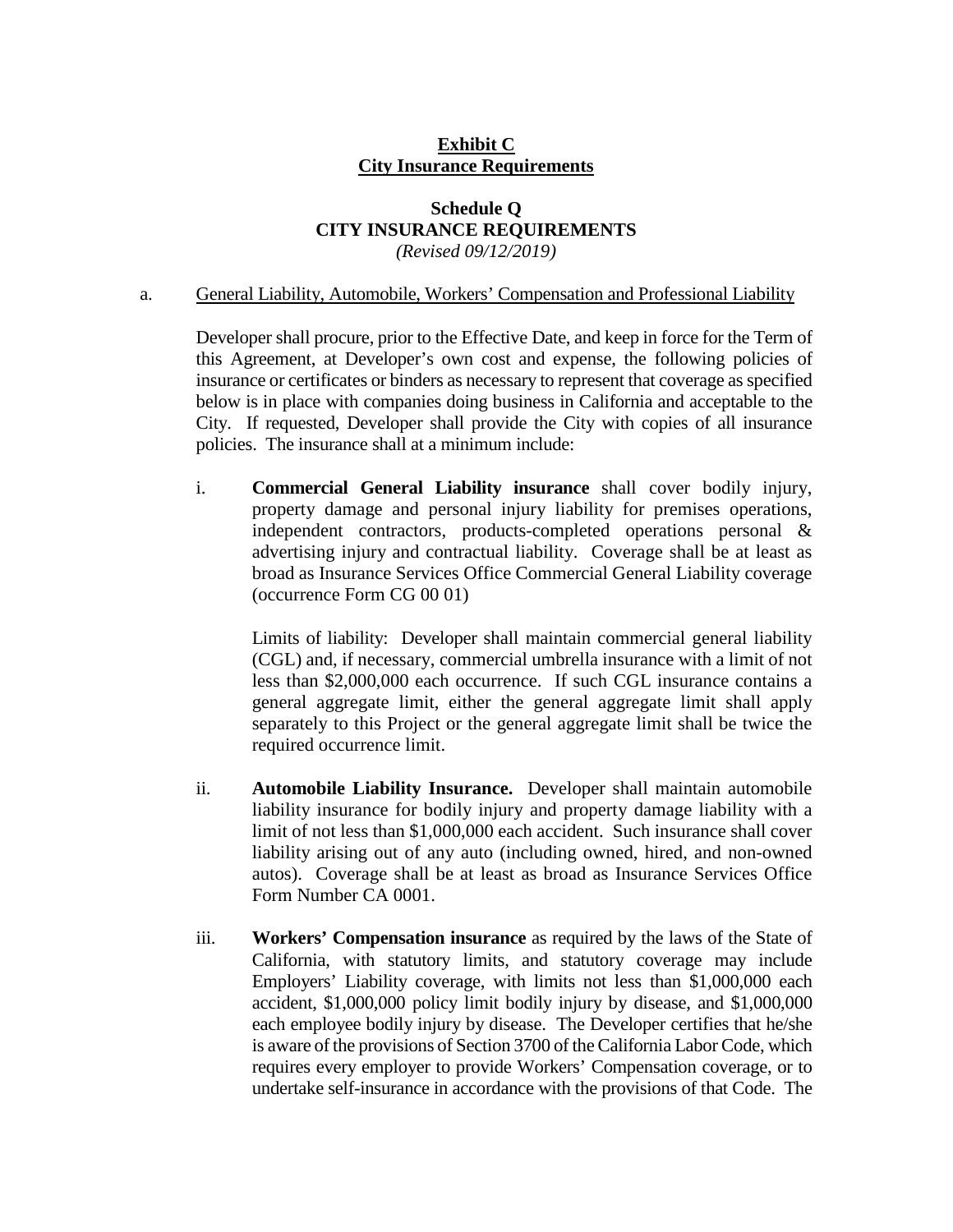Developer shall comply with the provisions of Section 3700 of the California Labor Code before commencing performance of the work under this Agreement and thereafter as required by that code.

- iv. **Professional Liability/Errors and Omissions insurance if determined to be required by Human Resources Management/Risk Management Department (HRM/RMD),** appropriate to the Developer's profession with limits not less than \$\_\_\_\_\_\_\_\_ each claim and \$\_\_\_\_\_\_\_\_ aggregate. If the professional liability errors and omissions insurance is written on a claimsmade form:
	- a. The retroactive date must be shown and must be before the date of the contract or the beginning of work.
	- b. Insurance must be maintained, and evidence of insurance must be provided for at least three (3) years after completion of the contract work.
	- c. If coverage is cancelled or non-renewed and not replaced with another claims made policy form with a retroactive date prior to the Commencement Date of this Agreement, the Developer must purchase extended period coverage for a minimum of three (3) years after completion of work.
- v. **Contactor's Pollution Liability Insurance:** If the Developer is engaged in: environmental remediation, emergency response, hazmat cleanup or pickup, liquid waste remediation, tank and pump cleaning, repair or installation, fire, or water restoration or fuel storage dispensing, then for small jobs (projects less than \$500,000), the Developer must maintain Contractor's Pollution Liability Insurance of at least \$500,000 for each occurrence and in the aggregate. If the Developer is engaged in environmental sampling or underground testing, then Developer must also maintain Errors and Omissions (Professional Liability) of \$500,000 per occurrence and in the aggregate.
- vi. **Sexual/Abuse Insurance.** If Developer will have contact with persons under the age of 18 years, or provide services to persons with Alzheimer's or Dementia, or provides Case Management services, or provides Housing services to vulnerable groups (i.e., homeless persons) Developer shall maintain sexual/molestation/abuse insurance with a limit of not less than \$1,000,000 each occurrence and \$1,000,000 in the aggregate. Insurance must be maintained, and evidence of insurance must be provided for at least three (3) years after completion of the contract work.
- vii. **Technology Professional Liability (Errors and Omissions) OR Cyber Liability Insurance, if determined by HRM/RMD,** appropriate to the Consultant's profession, with limits not less than \$2,000,000 per occurrence or claim, \$2,000,000 aggregate. Coverage shall be sufficiently broad to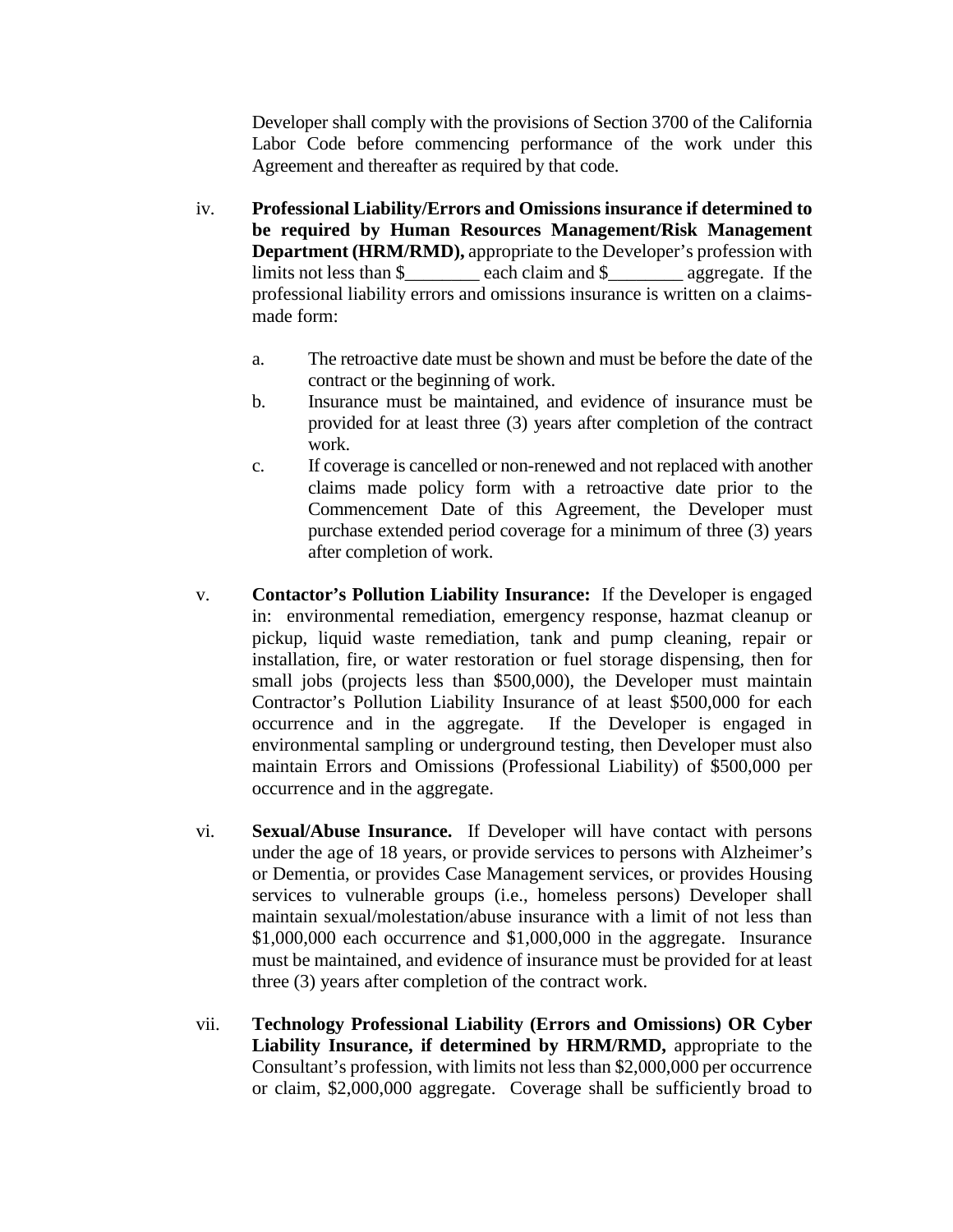respond to the duties and obligations as is undertaken by Consultant in this Agreement and shall include, but not be limited to, claims involving infringement of intellectual property, including but not limited to, infringement of copyright, trademark, trade dress, invasion of privacy violations, information theft, damage to, or destruction of, electronic information, extortion and network security. The policy shall provide coverage for breach response costs as well as regulatory fines and penalties, as well as credit monitoring expenses with limits sufficient to respond to these obligations.

b. Terms Conditions and Endorsements

The aforementioned insurance shall be endorsed and have all the following conditions:

- i. Insured Status (Additional Insured): Developer shall provide insured status naming the City of Oakland, its Councilmembers, directors, officers, agents, employees and volunteers as insureds under the Commercial General Liability policy. General Liability coverage can be provided in the form of an endorsement to Developer's insurance (at least as broad as ISO Form CG 20 10 (11/85) or both CG 20 10 and CG 20 37 forms, if later revisions used). If Developer submits the ACORD Insurance Certificate, the insured status endorsement must be set forth on an ISO form CG 20 10 (or equivalent). A STATEMENT OF ADDITIONAL INSURED STATUS ON THE ACORD INSURANCE CERTIFICATE FORM IS INSUFFICIENT AND WILL BE REJECTED AS PROOF OF MEETING THIS REQUIREMENT; and
- ii. Coverage afforded on behalf of the City, Councilmembers, directors, officers, agents, employees and volunteers shall be primary insurance. Any other insurance available to the City, Councilmembers, directors, officers, agents, employees and volunteers under any other policies shall be excess insurance (over the insurance required by this Agreement); and
- iii. Cancellation Notice: Each insurance policy required by this clause shall provide that coverage shall not be canceled, except with notice to the City of not less than thirty (30) days; and
- iv. The Workers' Compensation policy shall be endorsed with a waiver of subrogation in favor of the City for all work performed by the Developer, and its employees, agents and subcontractors; and
- v. Certificate holder is to be the same person and address as indicated in the "Notices" section of this Agreement; and
- vi. Insurer shall carry insurance from admitted companies with an A.M. Best Rating of A VII, or better.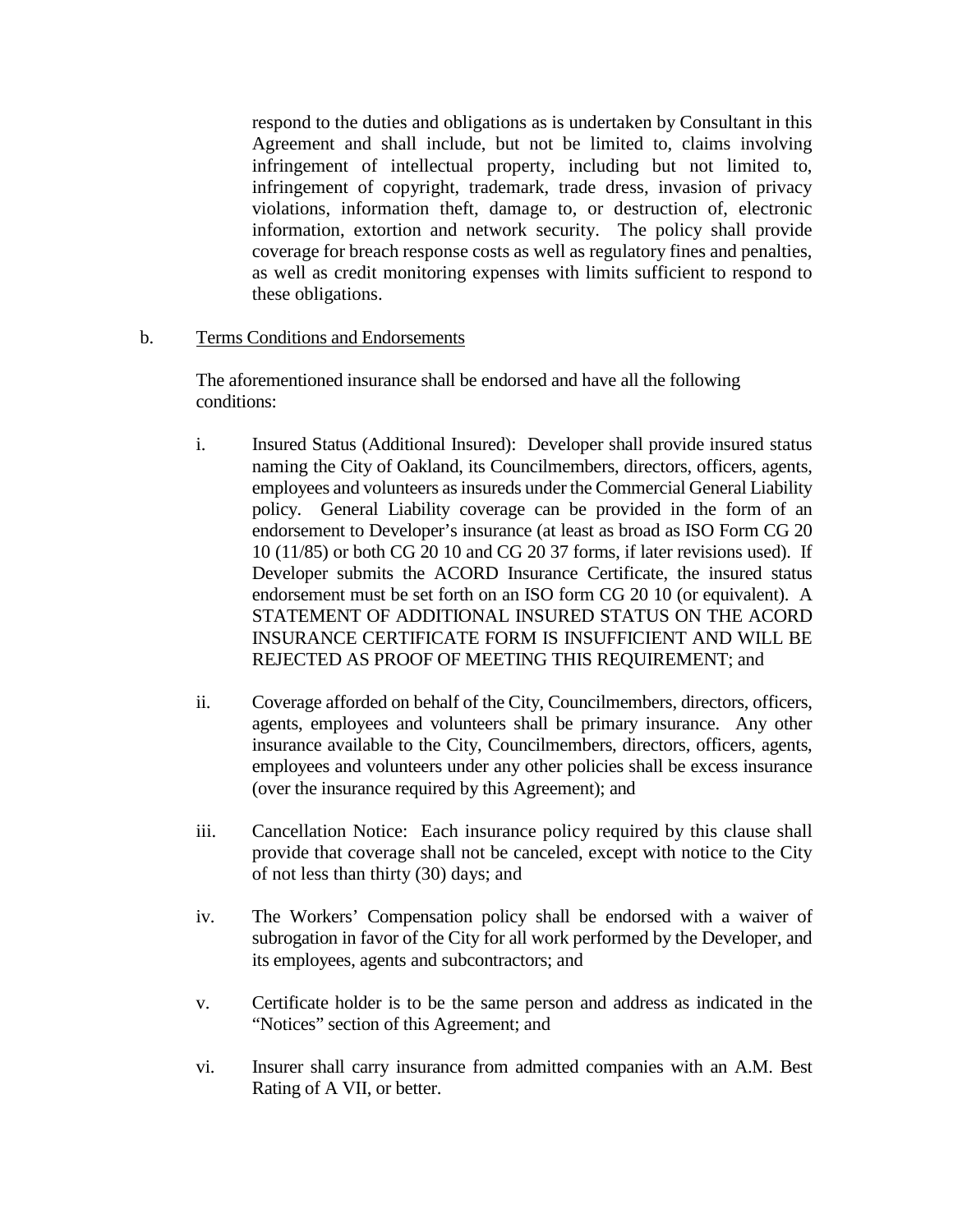### c. Replacement of Coverage

In the case of the breach of any of the insurance provisions of this Agreement, the City may, at the City's option, take out and maintain at the expense of Developer, such insurance in the name of Developer as is required pursuant to this Agreement, and may deduct the cost of taking out and maintaining such insurance from any sums which may be found or become due to Developer under this Agreement.

### d. Insurance Interpretation

All endorsements, certificates, forms, coverage and limits of liability referred to herein shall have the meaning given such terms by the Insurance Services Office as of the date of this Agreement.

### e. Proof of Insurance

Developer will be required to provide proof of all insurance required for the work prior to execution of this Agreement, including copies of Developer's insurance policies if and when requested. Failure to provide the insurance proof requested or failure to do so in a timely manner shall constitute ground for rescission of the contract award.

### f. Subcontractors

Should the Developer subcontract out the work required under this Agreement, it shall include all subcontractors as insureds under its policies or shall maintain separate certificates and endorsements for each subcontractor. As an alternative, the Developer may require all subcontractors to provide at their own expense evidence of all the required coverages listed in this Schedule. If this option is exercised, both the City of Oakland and the Developer shall be named as additional insured under the subcontractor's General Liability policy. All coverages for subcontractors shall be subject to all the requirements stated herein. The City reserves the right to perform an insurance audit during the project to verify compliance with requirements.

### g. Deductibles and Self-Insured Retentions

Any deductible or self-insured retention must be declared to, and approved by, the City. At the option of the City, either: the insurer shall reduce or eliminate such deductible or self-insured retentions as respects the City, its Councilmembers, directors, officers, agents, employees and volunteers; or the Developer shall provide a financial guarantee satisfactory to the City guaranteeing payment of losses and related investigations, claim administration and defense expenses.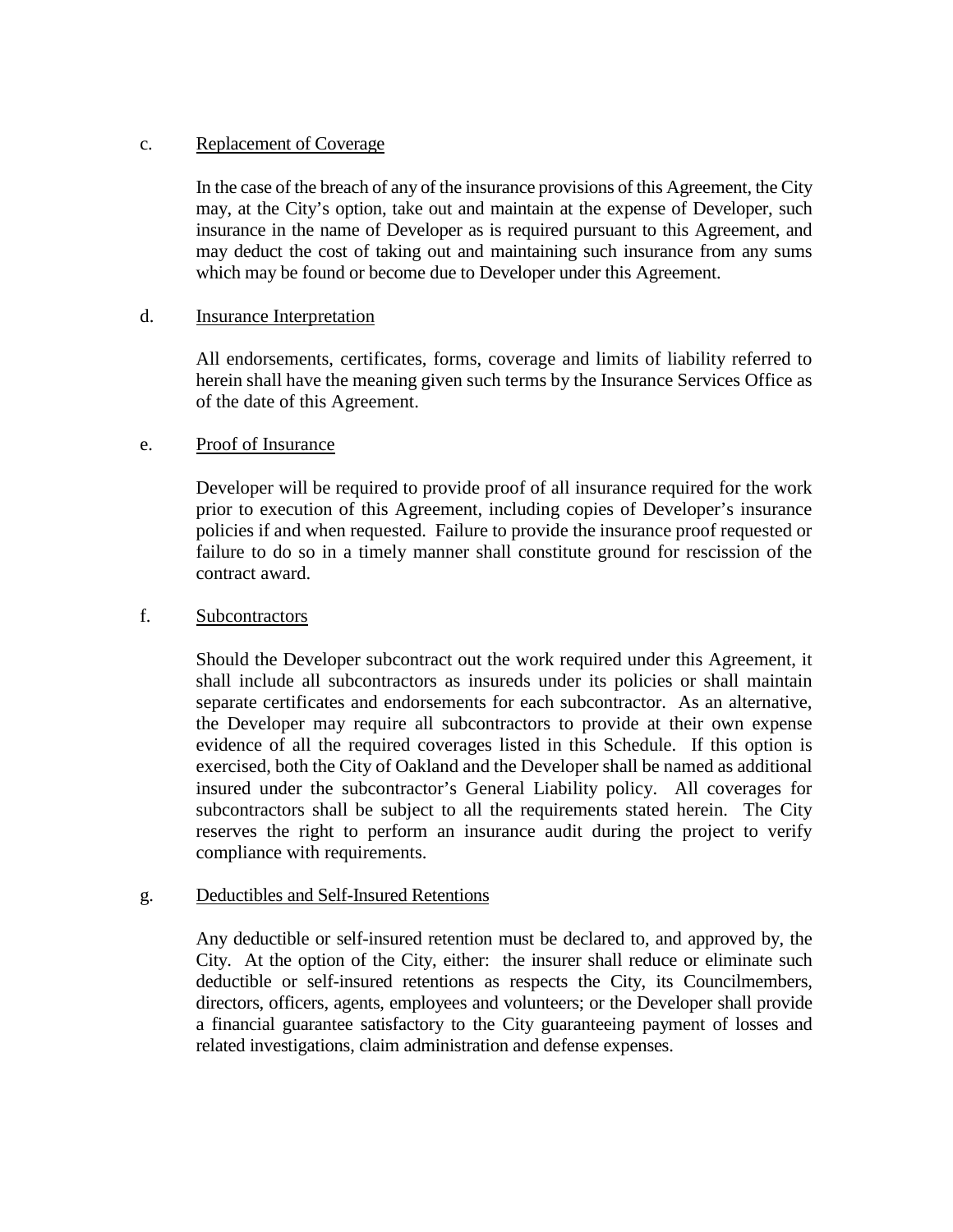### h. Waiver of Subrogation

Developer waives all rights against the City of Oakland and its Councilmembers, officers, directors, employees and volunteers for recovery of damages to the extent these damages are covered by the forms of insurance coverage required above.

### i. Evaluation of Adequate Coverage

The City of Oakland maintains the right to modify, delete, alter or change these requirements, with reasonable notice, upon not less than ninety (90) days prior written notice.

## j. Higher Limits of Insurance

If the Developer maintains higher limits than the minimums shown above, the City shall be entitled to coverage for the higher limits maintained by the Developer.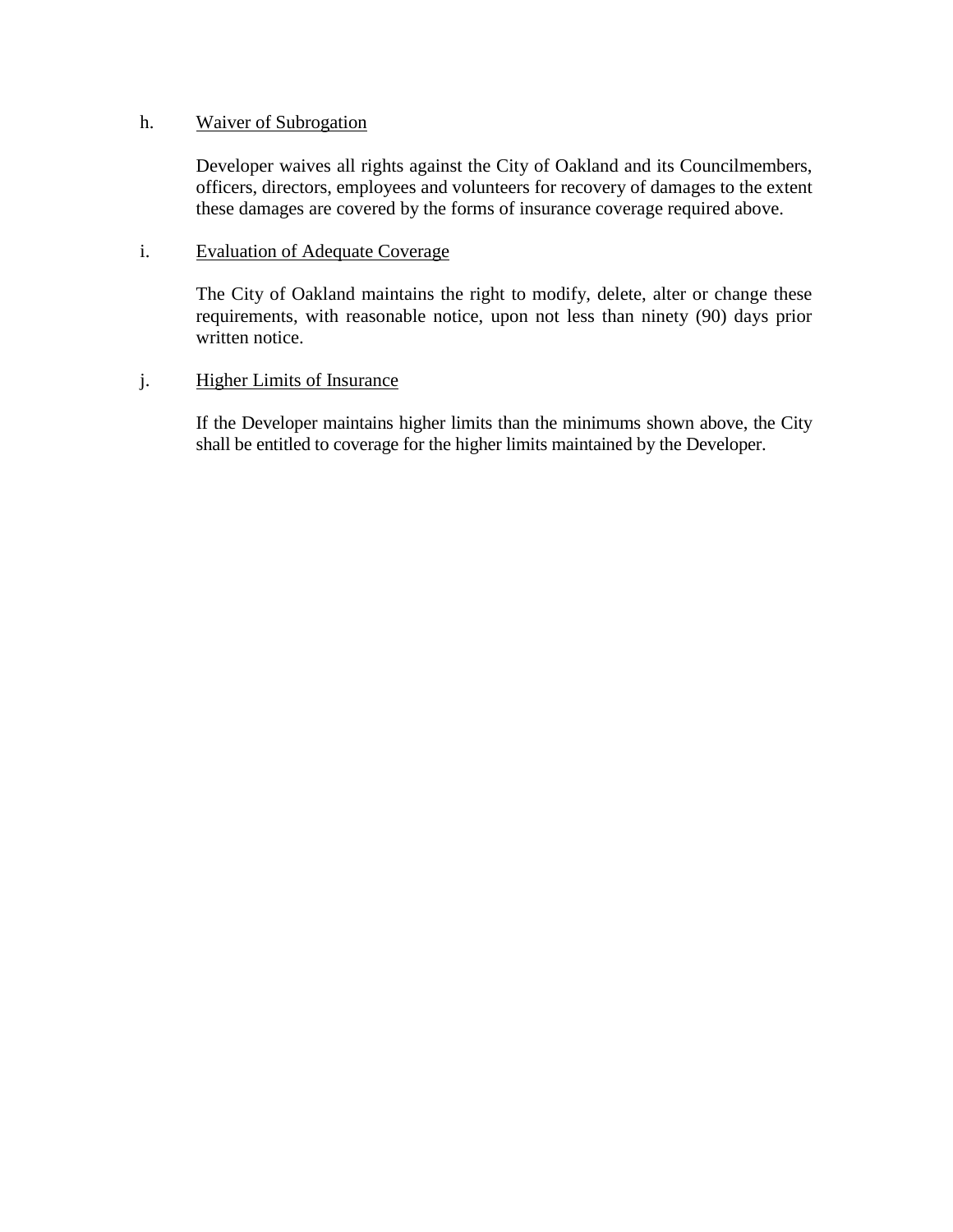## **Exhibit D Performance Benchmarks**

[All capitalized terms shall have the meaning given to them in the ENA, except as otherwise provided below]

| <b>Task</b> |                                                                                                                                                                                                       | <b>Target Date</b>                                                                                                                                             |                                                                        |                                                                                                                                   |
|-------------|-------------------------------------------------------------------------------------------------------------------------------------------------------------------------------------------------------|----------------------------------------------------------------------------------------------------------------------------------------------------------------|------------------------------------------------------------------------|-----------------------------------------------------------------------------------------------------------------------------------|
| 1.          |                                                                                                                                                                                                       | Survey and Initial Title Review                                                                                                                                |                                                                        |                                                                                                                                   |
|             | "Survey")                                                                                                                                                                                             | a. Developer to commence an ALTA<br>survey for both Parcel 1 and Parcel 2 (the                                                                                 | a.                                                                     | Within thirty (30) days after the later of<br>$(x)$ the Effective Date or $(y)$ the date that<br>the Port License is fully signed |
|             | initial title review                                                                                                                                                                                  | b. Provide copy of Survey to City as well<br>as any list of any title matters or<br>exceptions that Developer views as<br>potentially problematic based on its | $\mathbf{b}$ .                                                         | Within fifteen (15) days after the Survey is<br>completed and delivered to Developer                                              |
| 2.          |                                                                                                                                                                                                       | City to confirm approval process and rights/<br>obligations related to Parcel 2                                                                                |                                                                        | Within 180 days after the Effective Date                                                                                          |
| 3.          | Developer to provide to City a written<br>project description and schematic design<br>documents, which shall be limited to a<br>proposed site plan showing the project<br>improvements and elevations |                                                                                                                                                                |                                                                        | Within 90 days after the Effective Date                                                                                           |
| 4.          | Developer to file its Zoning Clearance<br>Application, including a detailed Project<br>description                                                                                                    |                                                                                                                                                                |                                                                        | Within 10 days after the satisfaction of<br>Task No. 3.                                                                           |
| 5.          | <b>CEQA</b>                                                                                                                                                                                           |                                                                                                                                                                |                                                                        |                                                                                                                                   |
|             | a.<br>CEQA scope                                                                                                                                                                                      | Developer to submit to City proposed                                                                                                                           | Within 15 business days after the<br>a.<br>satisfaction of Task No. 4. |                                                                                                                                   |
|             | $\mathbf{b}$ .<br>scope                                                                                                                                                                               | City to review and comment on CEQA                                                                                                                             |                                                                        | b. Within 15 business days after satisfaction<br>of Task No. 5a                                                                   |
|             |                                                                                                                                                                                                       | c. Developer to consider City comments<br>and submit revised CEQA scope                                                                                        | $c_{\cdot}$                                                            | Within 15 business days after receipt of<br>Task No. 5b comments                                                                  |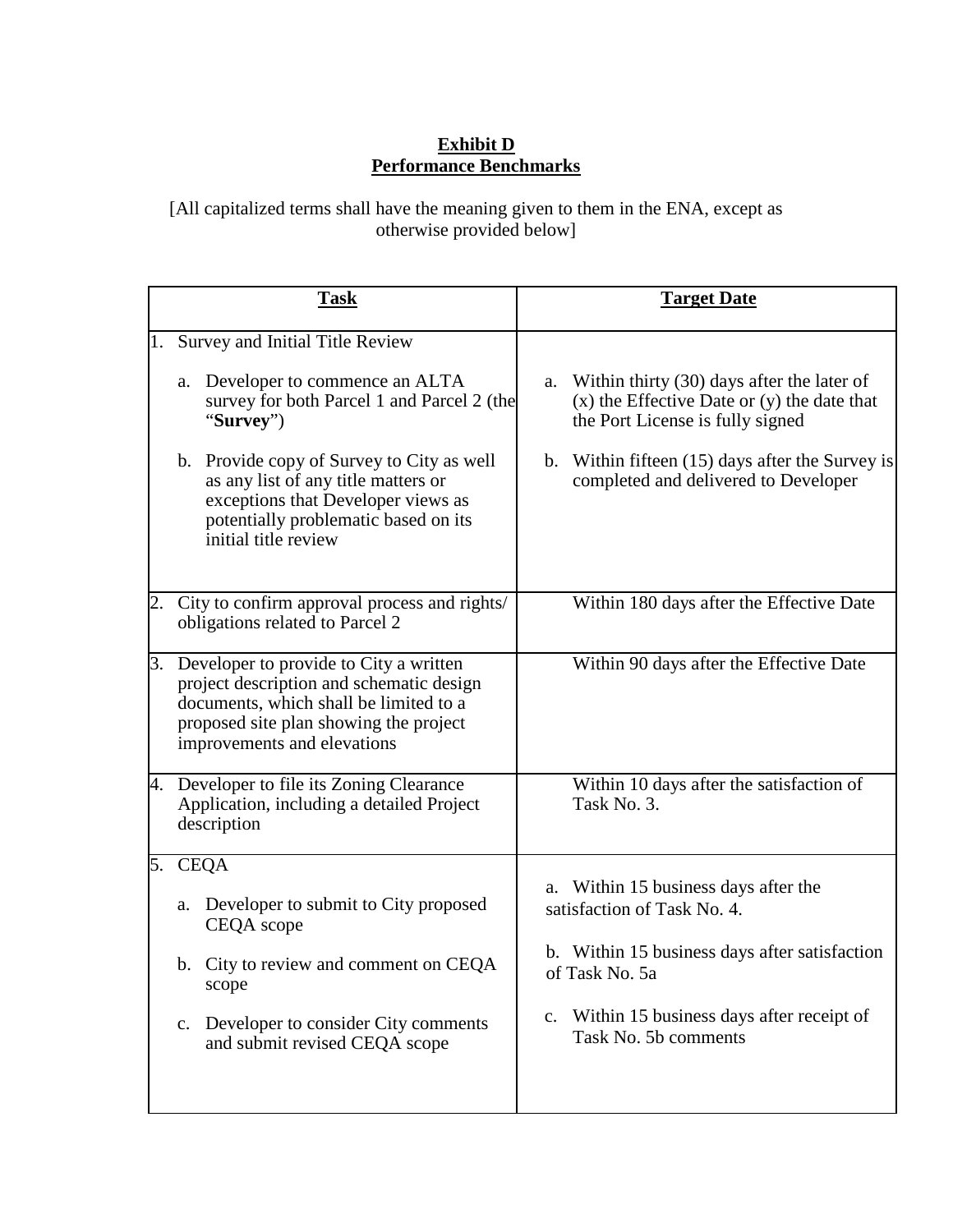| 6. | <b>Outreach Plan</b>                                                                                 |                                                                                                                                                                                                             |    |                                                                |
|----|------------------------------------------------------------------------------------------------------|-------------------------------------------------------------------------------------------------------------------------------------------------------------------------------------------------------------|----|----------------------------------------------------------------|
|    |                                                                                                      | a. Developer to submit to City proposed<br>community outreach plan integrating<br>both anticipated planning approval<br>process and outreach with community<br>stakeholders regarding community<br>benefits | a. | Within 90 days after Effective Date                            |
|    |                                                                                                      | b. City to review and comment on<br>community outreach plan                                                                                                                                                 |    | b. Within 20 days after satisfaction of Task<br>No. 6a         |
|    | c.                                                                                                   | Developer to consider City comments<br>and submit revised outreach plan                                                                                                                                     | c. | Within 20 days after receipt of Task No.<br>6b comments        |
|    |                                                                                                      | d. Developer to initiate implementation of<br>outreach plan, including informational<br>presentations of proposed Project to<br>community groups and stakeholders                                           |    | d. Within 20 days after satisfaction of Task<br>No. 6c         |
| 7. | <b>Term Sheet</b>                                                                                    |                                                                                                                                                                                                             |    |                                                                |
|    |                                                                                                      | a. Developer and City staff to negotiate and<br>reach consensus on Term Sheet,<br>including terms of a community benefits<br>agreement                                                                      |    | a. Commence promptly after the Effective<br>Date               |
|    |                                                                                                      | b. City staff to obtain informal Council<br>direction on Term Sheet                                                                                                                                         |    | b. Within 30 days after the completion of<br>Task No. 7a above |
|    |                                                                                                      | c. Negotiate to finalize Term Sheet                                                                                                                                                                         | c. | Within 40 days after Task No. 7b                               |
|    |                                                                                                      | 8. Developer to provide City Staff:                                                                                                                                                                         |    | Within 7 months after the Effective date                       |
|    |                                                                                                      | a. Preliminary proforma, including sources<br>and uses and equity and financing sources;                                                                                                                    |    |                                                                |
|    |                                                                                                      | b. Construction estimate;                                                                                                                                                                                   |    |                                                                |
|    |                                                                                                      | c. Construction schedule and;                                                                                                                                                                               |    |                                                                |
|    |                                                                                                      | d. Financial plan, including net worth of<br>developer entity, which shall be kept<br>confidential to the extent legally permissible.                                                                       |    |                                                                |
| 9. | City to initiate CEQA initial study analysis,<br>and/or retain consultants for CEQA<br>documentation |                                                                                                                                                                                                             |    | Within 30 days Task No. 5c                                     |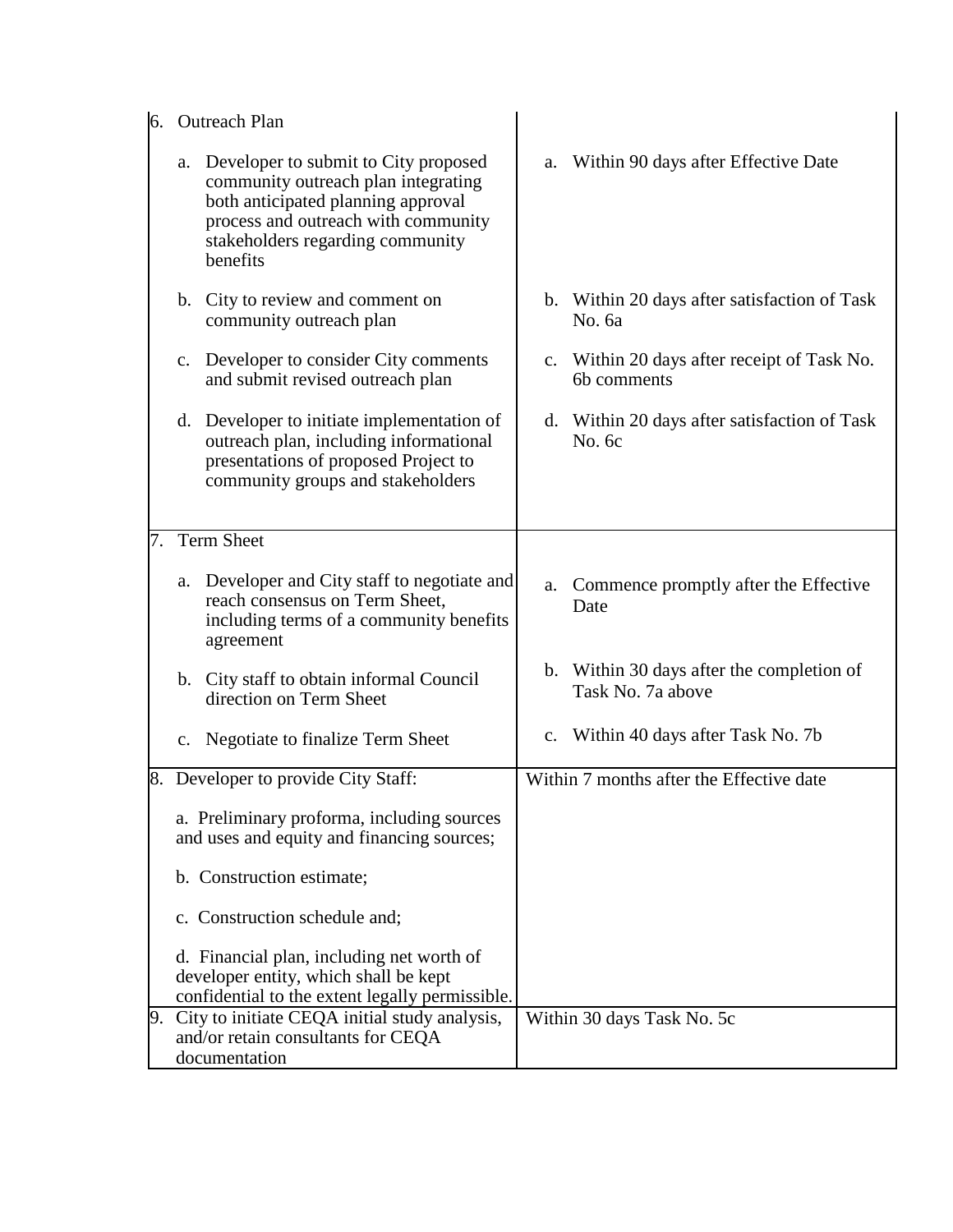| 10. Disposition and Development Agreement<br>(DDA)                                                          |                                                                                                                            |
|-------------------------------------------------------------------------------------------------------------|----------------------------------------------------------------------------------------------------------------------------|
| Developer and City staff to negotiate the<br>a.<br><b>DDA</b>                                               | Commencing within thirty (30) days after<br>a.<br>the later of (i) Effective Date or (ii) the<br>completion of Task No. 7c |
| b. Parties to reach consensus on near final<br><b>DDA</b>                                                   | b. No later than the thirtieth (30th) day prior<br>to the end of the Term of the ENA                                       |
| 11. Developer to procure all requisite City land<br>use approvals, including satisfaction of<br><b>CEOA</b> | Within 9 months after Effective Date                                                                                       |
| 12. City Committee and Council consideration<br>and action regarding the DDA, including<br>CEQA compliance  | Within 9 months after Effective Date                                                                                       |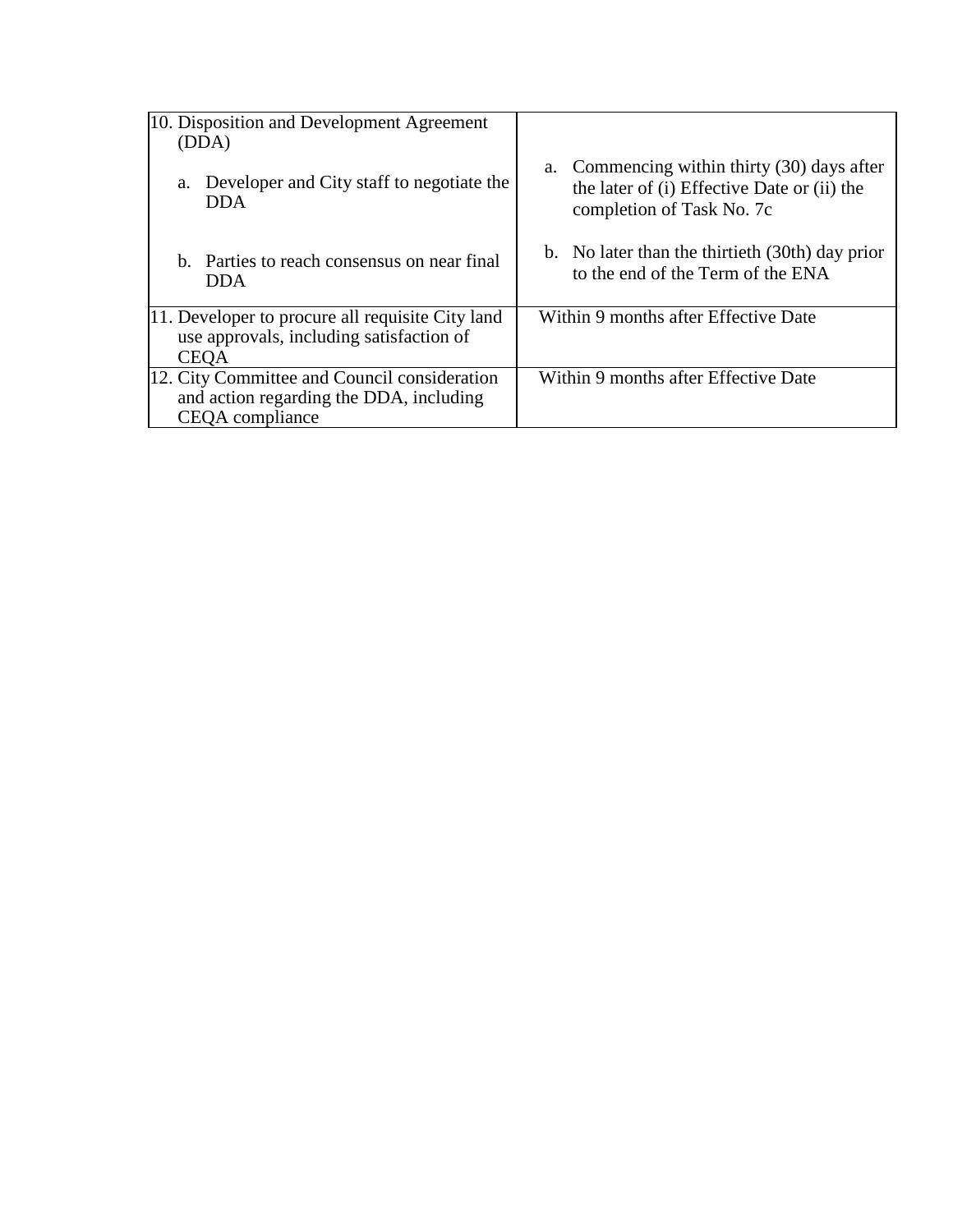## **Exhibit E Term Sheet**

[To Be Added After the Effective Date]